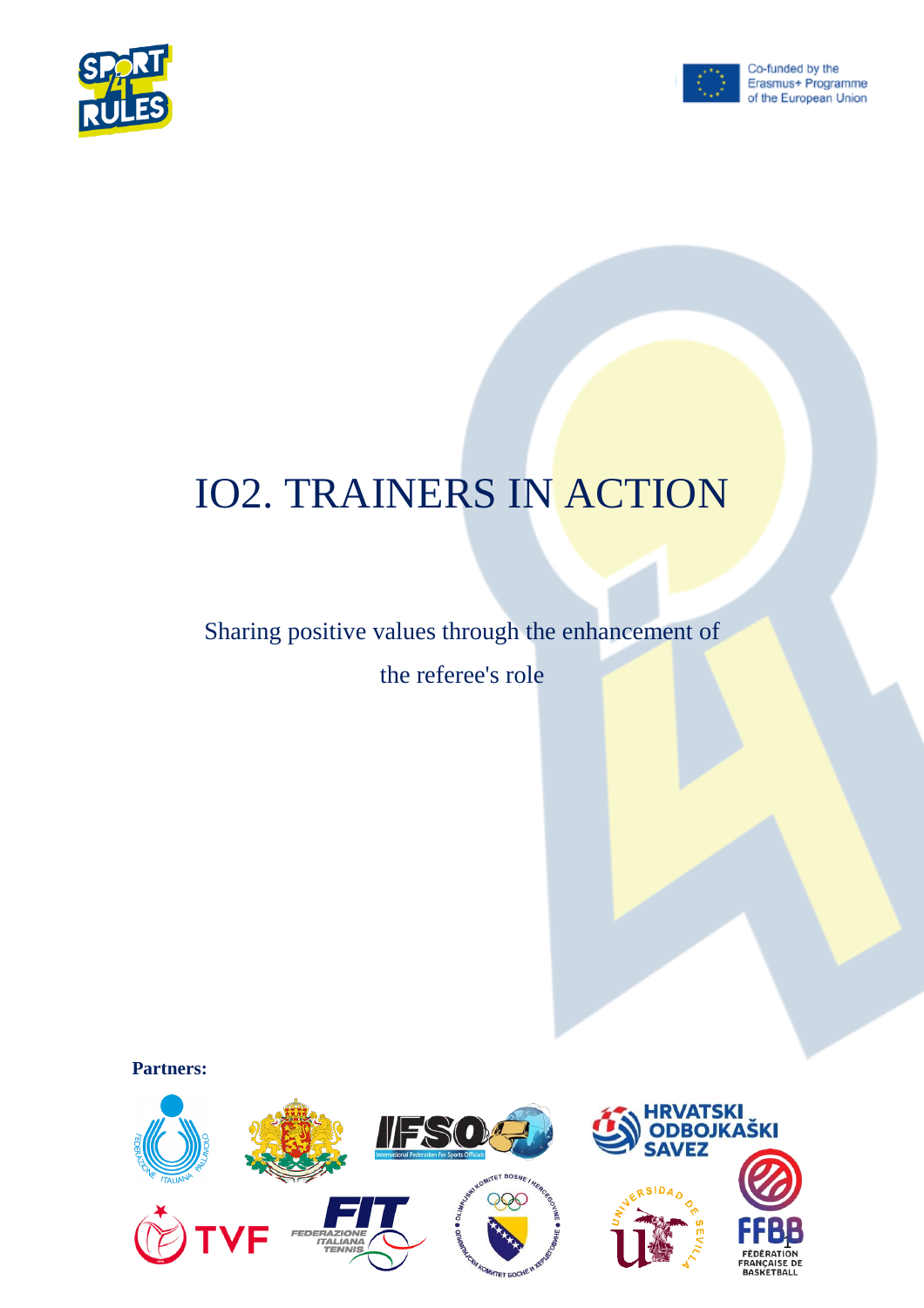



## **SUMMARY**

| 1.1.1     |                                               |  |
|-----------|-----------------------------------------------|--|
| 1.1.2.    |                                               |  |
| 1.1.3.    |                                               |  |
| 1.1.4.    | <b>AWARENESS OF THE EXISTENCE OF RULES 10</b> |  |
| 1.1.5.    |                                               |  |
| 1.1.6.    |                                               |  |
| 1.1.7.    |                                               |  |
| 1.2.      |                                               |  |
| $\bullet$ |                                               |  |
|           |                                               |  |
| 2.1.      |                                               |  |
|           |                                               |  |
| 3.1.      |                                               |  |
| 3.2.      |                                               |  |
|           |                                               |  |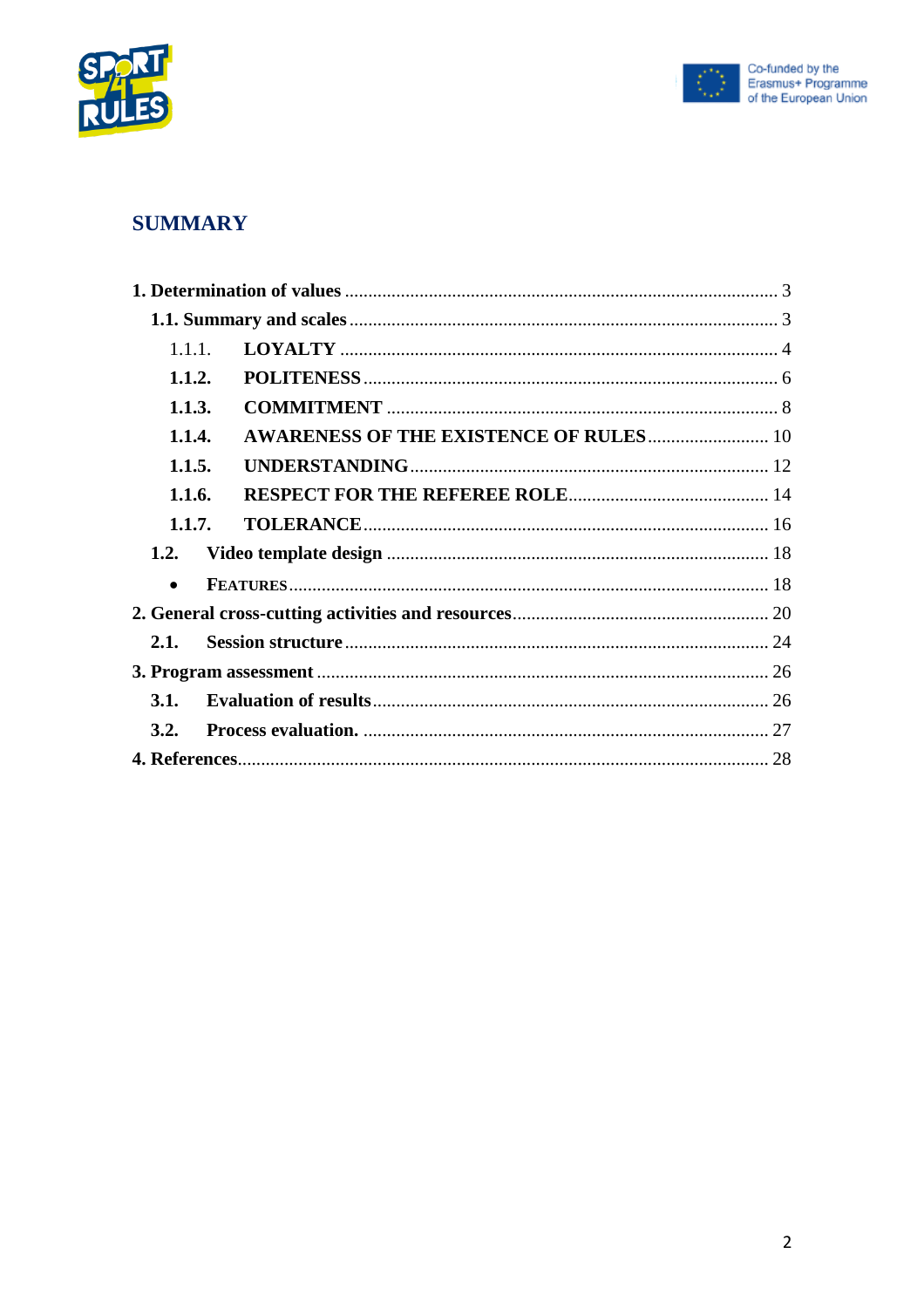



# <span id="page-2-0"></span>**1. Determination of values**

Knowing each value in depth is key to understanding where we should guide athletes and referees.

#### <span id="page-2-1"></span>**1.1. Summary and scales**

The values, and their opposites, the anti-values, are not static, but modifiable. For this reason, we propose a scale that allows you to identify, through behaviors and verbalizations, to what degree each value is being developed. This scale will allow you to evaluate the behavior of the practitioners, but also to analyze whether the interventions you develop with them improve their moral behavior or not.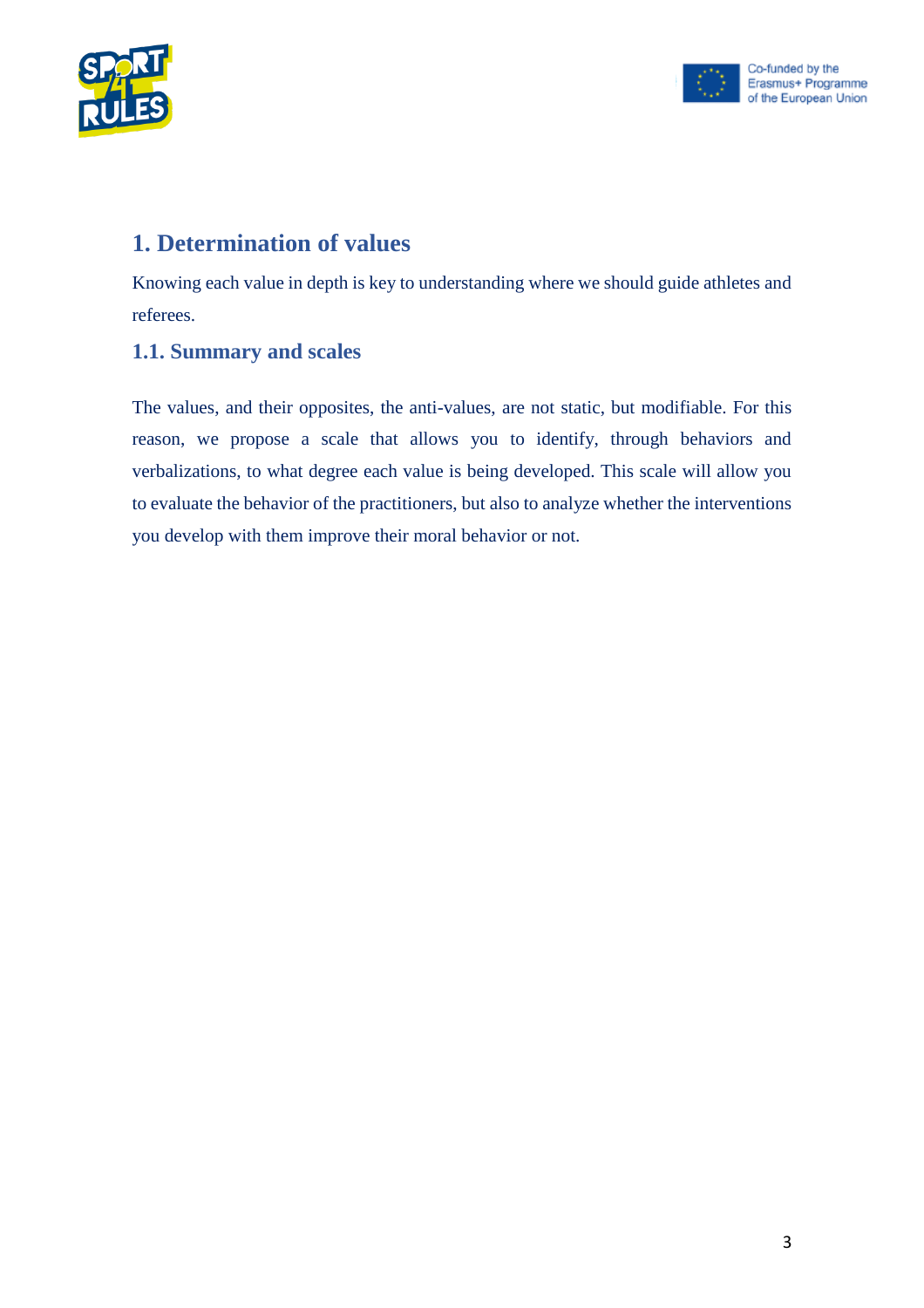



#### <span id="page-3-0"></span>**1.1.1. LOYALTY**

Loyalty is not a written rule, but an ethically correct behavior to be adopted in the practice of the various sports disciplines. Loyalty means respecting yourself, the opponent and above all the figure of the referee. Acceptance and acknowledgment of one's mistakes are the basis of the concept of loyalty.

What do we do when conduce ourselves with loyalty? And when not?

| <b>LOYALTY</b> | Treat as partners all those who<br>participate in the<br>sport<br><i>(collaborative)</i><br>teammates.<br>opponent teammates,<br>$\dots$ ).<br>Make decisions looking for the<br>common benefit, putting the<br>welfare of people and the<br>development of the game<br>before their own benefit. | have a different<br>They<br>treatment for teammates and<br>opponents, and for others<br>involved in the sport. They<br>make decisions prioritizing<br>their own benefit over the<br>benefit<br>the<br>$\alpha$<br>common<br>welfare of people. | <b>DISLOYALTY</b> |
|----------------|---------------------------------------------------------------------------------------------------------------------------------------------------------------------------------------------------------------------------------------------------------------------------------------------------|------------------------------------------------------------------------------------------------------------------------------------------------------------------------------------------------------------------------------------------------|-------------------|

|                    | <b>ACTIONS</b>                       | <b>VERBALIZATIONS</b>              |
|--------------------|--------------------------------------|------------------------------------|
|                    | Follow social or coexistence         | Saying thank you, apologizing<br>- |
|                    | norms/rules.                         | Express the pros and cons of<br>Ξ  |
|                    | When faced with complex<br>$\bar{a}$ | different options in a complex     |
| <b>LOYALTY</b>     | situations, make<br>decisions        | situation, as well as implications |
|                    | seeking the greatest benefit for     | for all parties.                   |
|                    | all involved.                        |                                    |
|                    | Having difficulty following          | To thank and apologize to<br>÷     |
|                    | rules/rules when they are not        | others. Insult, despise and/or     |
| <b>BETWEEN</b>     | beneficial or do not feel like it.   | call others names.                 |
| <b>LOYALTY AND</b> | When faced with complex              | Point out pros and cons of<br>÷,   |
| <b>DISLOYALTY</b>  | situations, make decisions           | different options, and point out   |
|                    | looking for the maximum              | one's own benefit as a priority.   |
|                    | benefit for themselves, but          |                                    |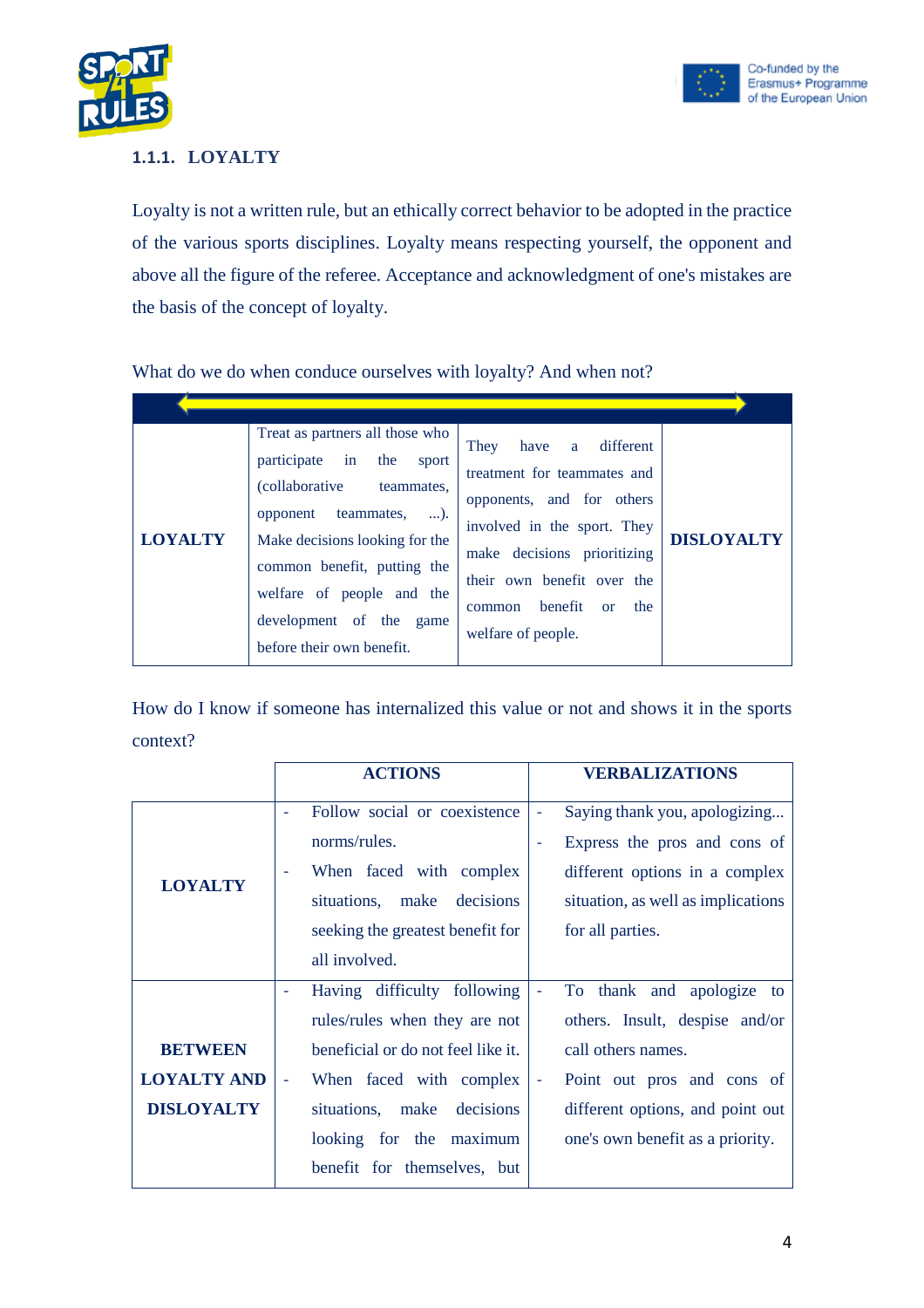



|                   | without the desire to harm         |                                         |
|-------------------|------------------------------------|-----------------------------------------|
|                   | others.                            |                                         |
|                   | following<br>social<br>Not<br>or 1 | Insulting,<br>belittling,<br>name-<br>٠ |
|                   | coexistence norms/rules.           | calling, etc.                           |
|                   | When faced with complex<br>٠       | When faced with a complex               |
| <b>DISLOYALTY</b> | situations, making decisions       | situation, pointing out what is         |
|                   | prioritizing one's own benefit     | most beneficial for oneself/their       |
|                   | regardless of what it means for    | team, and punishing those who           |
|                   | others.                            | express the needs or rights of          |
|                   |                                    | others.                                 |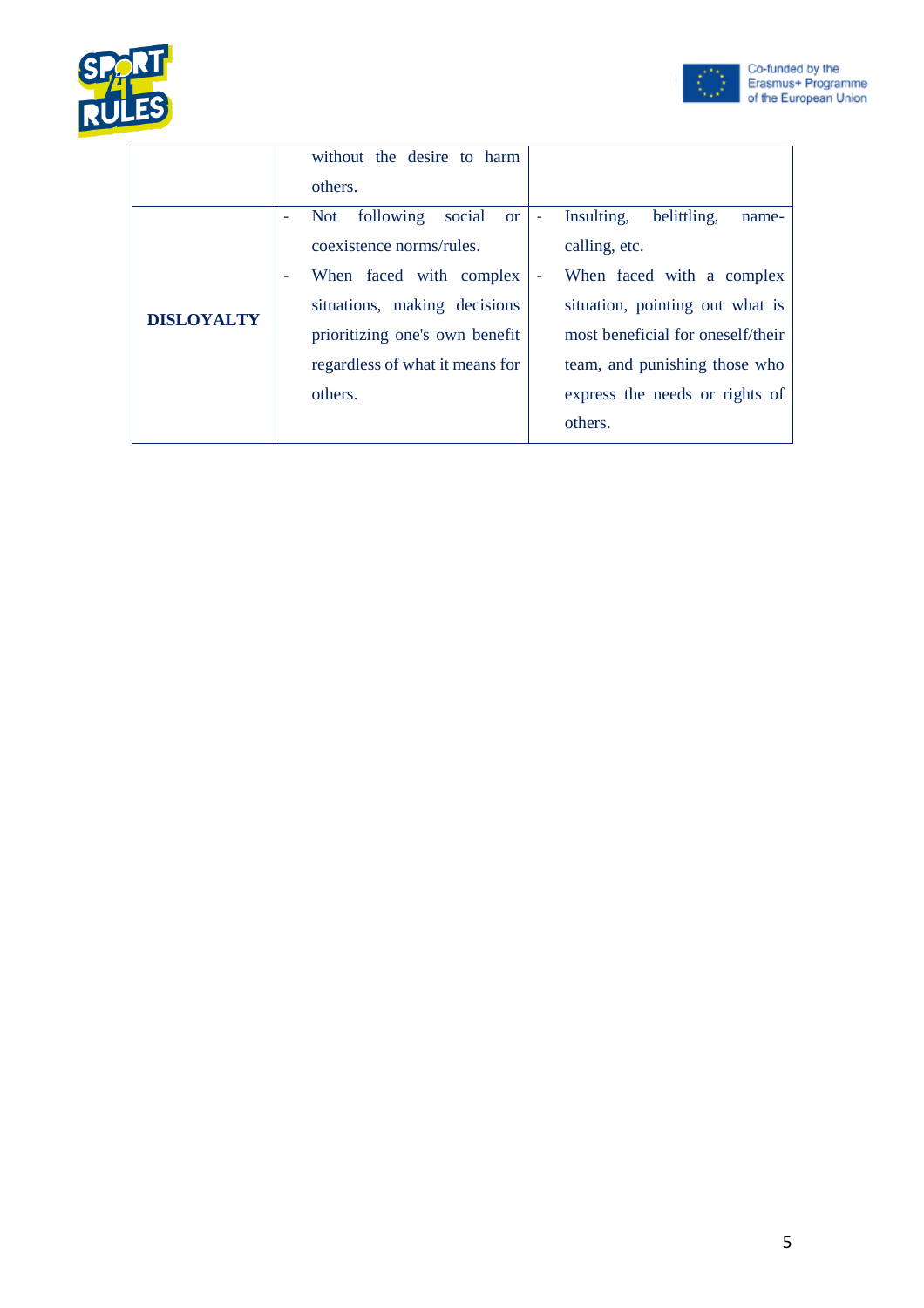



#### <span id="page-5-0"></span>**1.1.2. POLITENESS**

Politeness is the key to effective and satisfactory communication between the players and the referee. Knowing how to express, but also knowing how to listen.

What do we do when conduce ourselves with politeness? And when not?

|                   |                                     | They do not really listen to                         |                 |
|-------------------|-------------------------------------|------------------------------------------------------|-----------------|
|                   | They actively listen to             | what others wants to say,                            |                 |
|                   | others, give them feedback          | they do not give feedback.                           |                 |
|                   | on their message. Express           | They neither express their                           |                 |
|                   | their ideas and needs,              | ideas or needs nor accept                            |                 |
| <b>POLITENESS</b> |                                     | accept different points of different points of view. | <b>RUDENESS</b> |
|                   | view. Communicate in a Communicates | in<br>an                                             |                 |
|                   | assertive<br>and<br>clear.          | aggressive (imposing)<br><sub>or</sub>               |                 |
|                   | respectful style.                   | (condescending)<br>passive                           |                 |
|                   |                                     | style.                                               |                 |

|                   | <b>ACTIONS</b>                                                | <b>VERBALIZATIONS</b>                                   |  |
|-------------------|---------------------------------------------------------------|---------------------------------------------------------|--|
|                   | Actively listen to others (try to<br>$\overline{\phantom{a}}$ | Express own ideas and needs.<br>٠                       |  |
|                   | for<br>understand,<br>ask                                     | Communicate<br>clearly,<br>÷,                           |  |
| <b>POLITENESS</b> | clarification and give signs of                               | assertively and respectfully.                           |  |
|                   | listening).                                                   |                                                         |  |
|                   | Accept different points of                                    |                                                         |  |
|                   | view.                                                         |                                                         |  |
|                   | Listening to others, although                                 | To express one's own ideas and<br>$\blacksquare$        |  |
|                   | always<br>actively<br>(not<br>not                             | needs on occasions.                                     |  |
| <b>BETWEEN</b>    | asking for clarification, not                                 | Communicate to a greater or<br>$\overline{\phantom{a}}$ |  |
| <b>POLITENESS</b> | giving signs of listening).                                   | lesser extent in a respectful way,                      |  |
| <b>AND</b>        | Accept different points of                                    | although sometimes in a passive                         |  |
| <b>RUDENESS</b>   | view, with greater or lesser                                  | or aggressive way.                                      |  |
|                   | difficulty depending on the                                   |                                                         |  |
|                   | situation.                                                    |                                                         |  |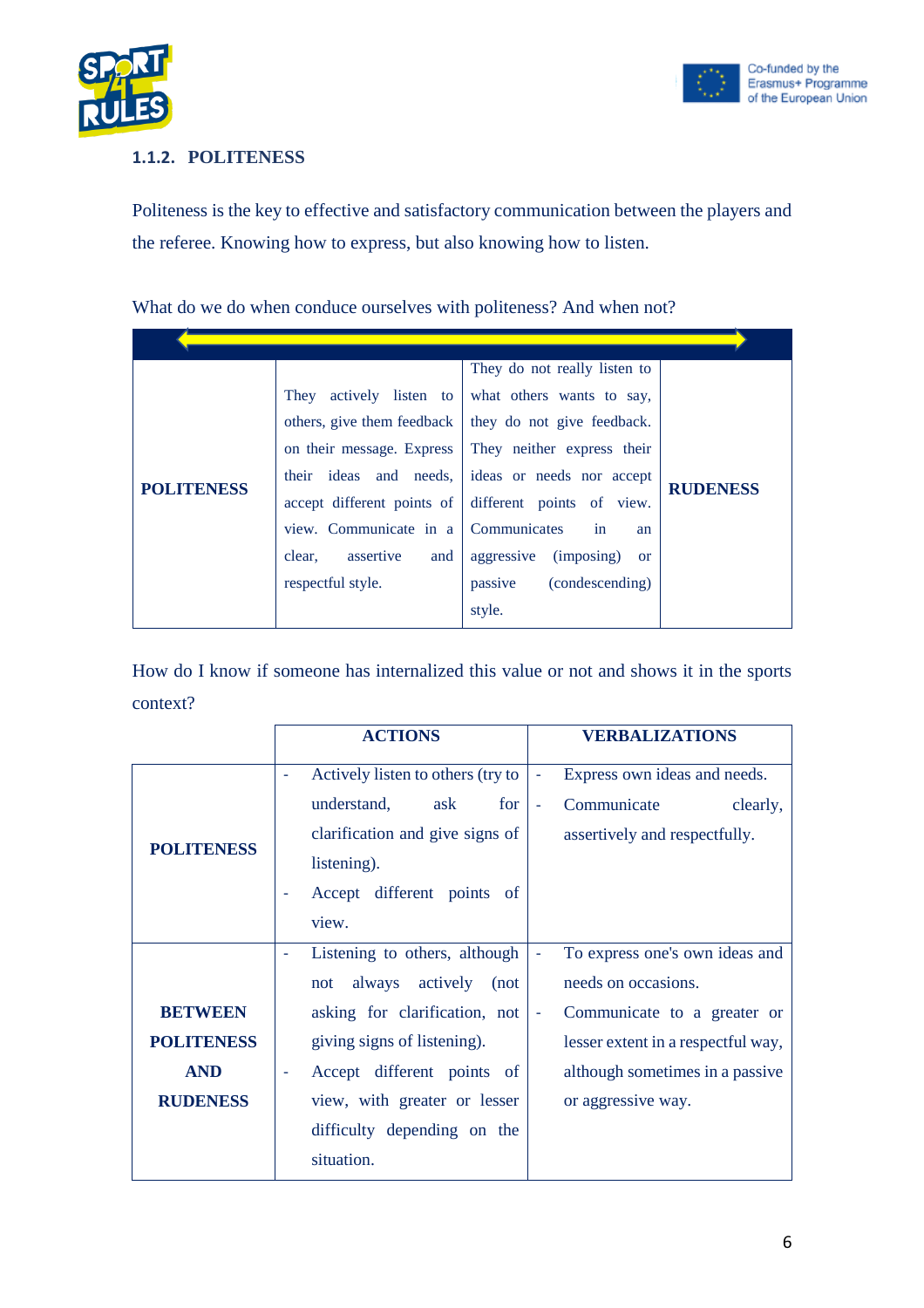



|                 | ٠ | Not listening to others.       | Not expressing one's own ideas |
|-----------------|---|--------------------------------|--------------------------------|
|                 | ٠ | Not accepting different points | and needs.                     |
| <b>RUDENESS</b> |   | of view.                       | Communicating<br>1n<br>an      |
|                 |   |                                | aggressive or passive manner.  |
|                 |   |                                | Not giving feedback.           |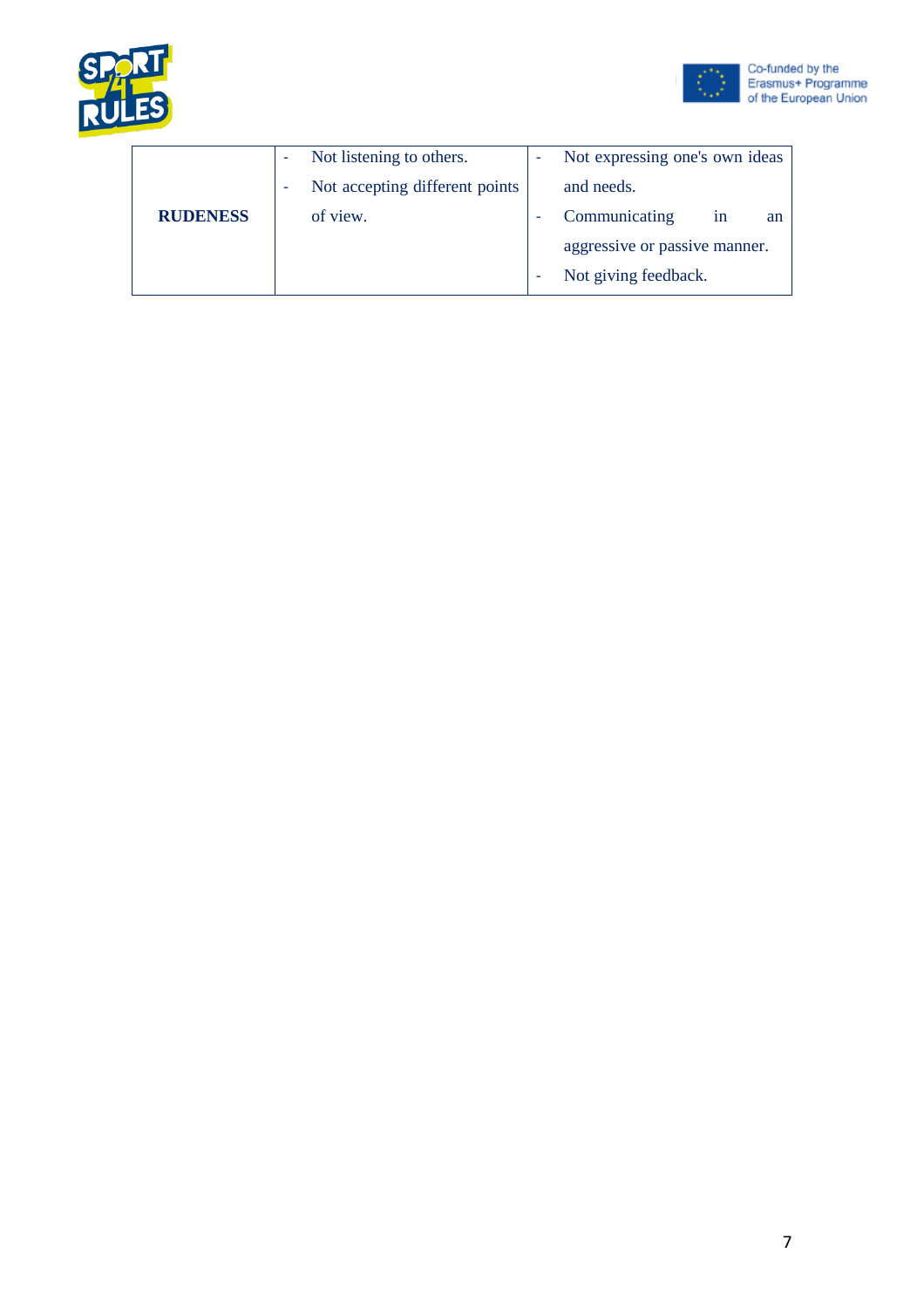

#### <span id="page-7-0"></span>**1.1.3. COMMITMENT**

Goals are achieved through progressive improvements. There is no situation in which you go from "I don't know how to do it" - "I try" - "I know how to do it". When children perceive themselves as improving, they grow, and as they grow up they will not find it difficult to commit themselves to more and more goals to achieve.

|                   |                           | They focus their attention  |                    |
|-------------------|---------------------------|-----------------------------|--------------------|
|                   |                           | on victory over others and  |                    |
|                   | They evaluate their own   | the external factors that   |                    |
|                   | sportive behavior. They   | facilitate/prevent it. They |                    |
|                   | set and pursue own goals  | enjoy comparison<br>with    |                    |
| <b>COMMITMENT</b> | identify<br>self-<br>and  | others.                     | <b>UNCOMMITTED</b> |
|                   | They<br>improvements.     | They do<br>give<br>not      |                    |
|                   | enjoy their achievements  | importance<br>self-<br>to   |                    |
|                   | over victory over others. | improvement, and do not     |                    |
|                   |                           | evaluate their own sporting |                    |
|                   |                           | behavior.                   |                    |

What do we do when conduce ourselves with commitment? And when not?

|                   | <b>ACTIONS</b>                  | <b>VERBALIZATIONS</b>                                |
|-------------------|---------------------------------|------------------------------------------------------|
|                   | Formulate objectives to be<br>۰ | "I<br>will/want<br>to                                |
|                   | achieved.                       | do/intend/attempt/achieve"                           |
|                   | Self-criticize one's own<br>٠   | Express aspects well done and to<br>۰                |
|                   | performance.                    | be improved.                                         |
| <b>COMMITMENT</b> | Enjoy achieving goals.<br>۰     | Reflect<br>after<br>each<br>$\overline{\phantom{a}}$ |
|                   |                                 | session/workout<br>the<br>$_{\rm on}$                |
|                   |                                 | relationship between what has                        |
|                   |                                 | worked<br>been<br>the<br>and<br><sub>on</sub>        |
|                   |                                 | objectives set.                                      |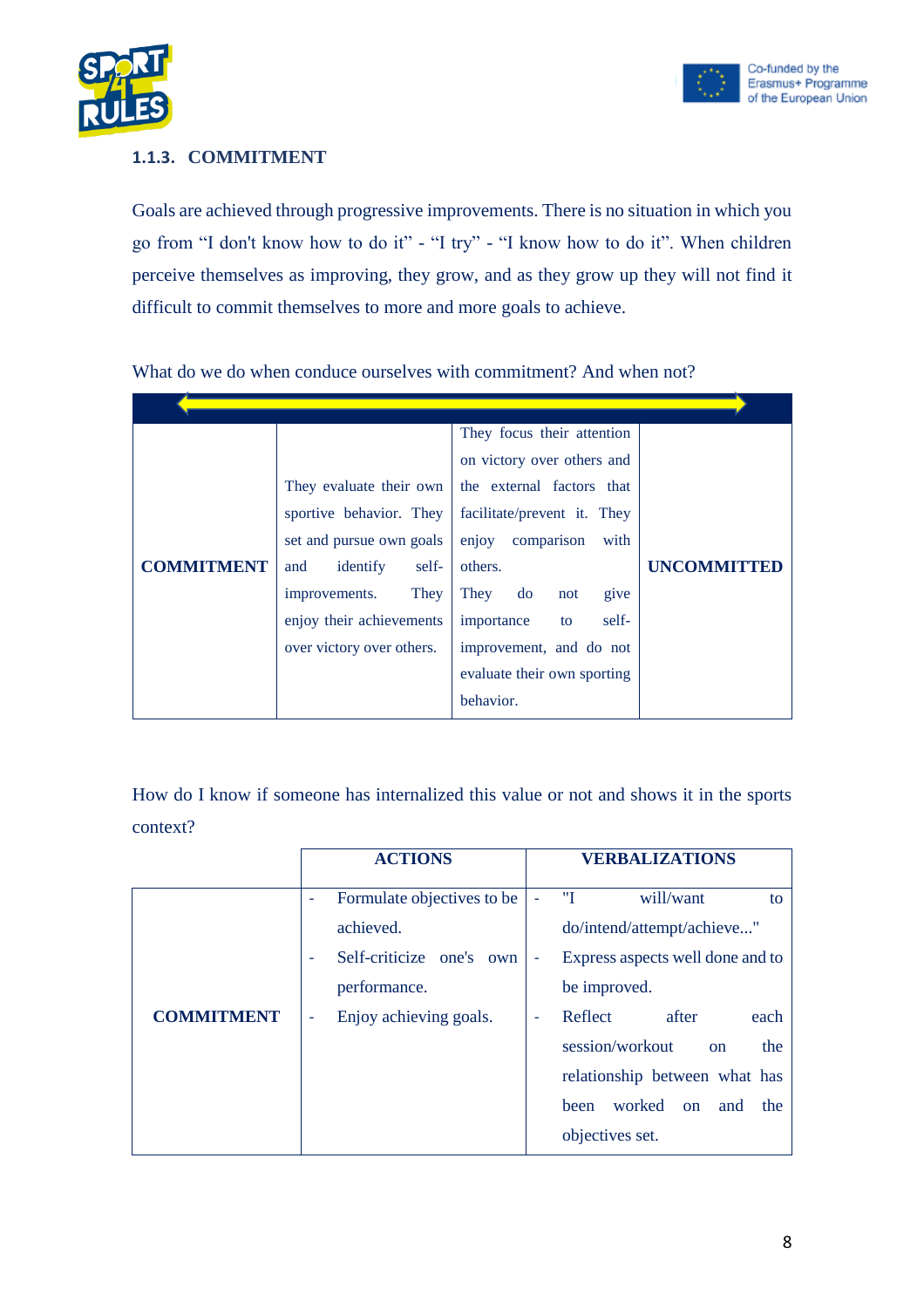



|                     | Occasionally set or ask<br>٠    | " $It$<br>be interesting<br>may<br>to               |
|---------------------|---------------------------------|-----------------------------------------------------|
|                     | others to set goals for us.     | do/attempt/achieve"                                 |
| <b>BETWEEN</b>      | To make self-criticism<br>٠     | When I remember or I am<br>$\overline{\phantom{a}}$ |
| <b>COMMITMENT</b>   | from time to time, when         | forced,<br>after<br>the                             |
| <b>AND</b>          | we are told to do so.           | session/training, reflect on the                    |
| <b>UNCOMMITMENT</b> | self-development<br>Enjoy       | relationship between what was                       |
|                     | and victory equally.            | worked on and the objectives                        |
|                     | To<br>oneself<br>compare        | set.                                                |
|                     | occasionally with others.       |                                                     |
|                     | Do not set personal goals.<br>٠ | "I can't, I don't know, I won't be                  |
|                     | To enjoy only the victory.<br>٠ | able to."                                           |
| <b>UNCOMMITMENT</b> | Continually<br>comparing<br>۰   | Affirming that nothing needs to<br>$\blacksquare$   |
|                     | oneself with others to see      | be improved.                                        |
|                     | who is better.                  | "I am the worst of all, so I will                   |
|                     |                                 | never win"                                          |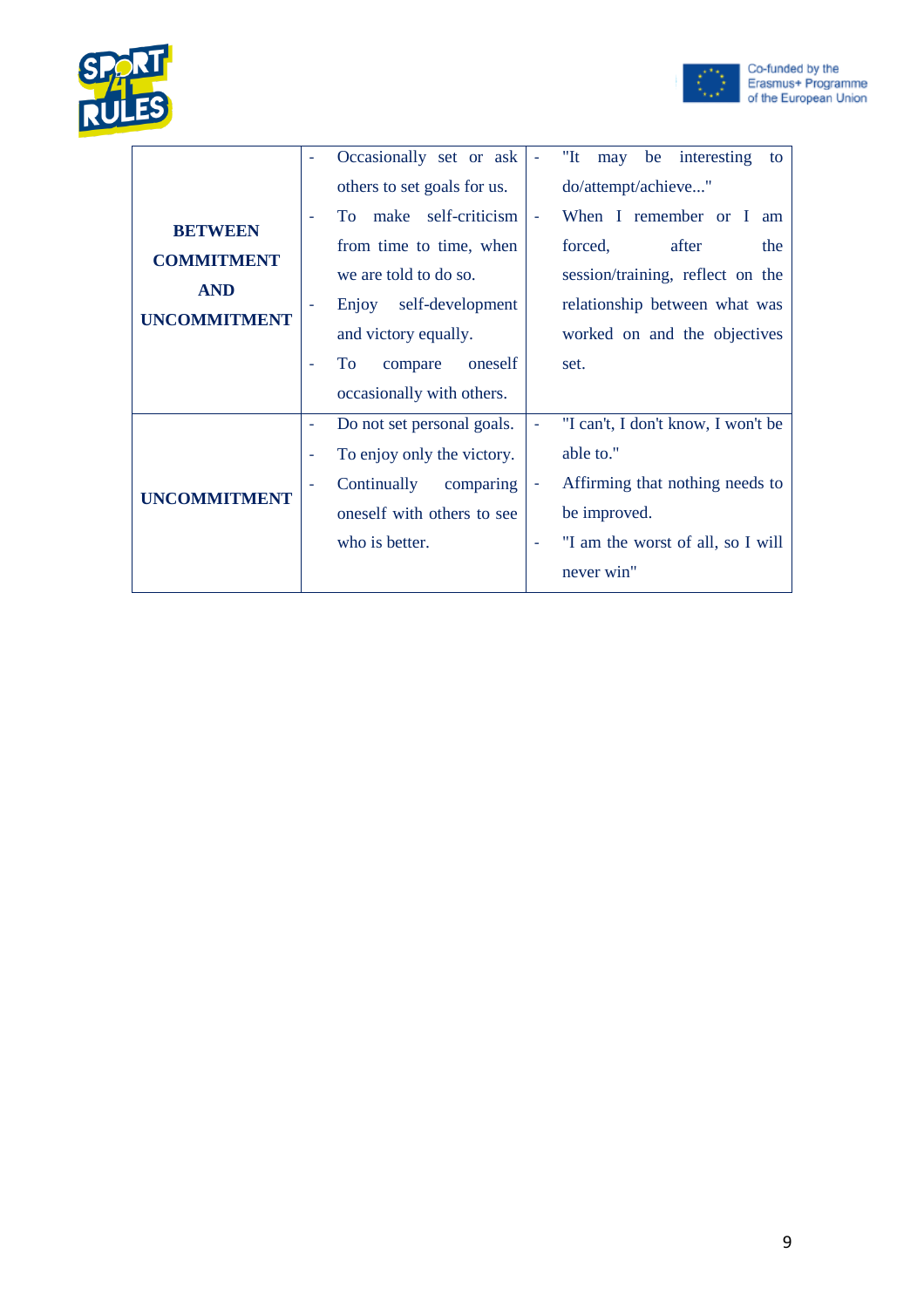



#### <span id="page-9-0"></span>**1.1.4. AWARENESS OF THE EXISTENCE OF RULES**

Children need not only to learn the technical gestures of the sport they are practicing, but also to know and be aware of the existence of rules. These two aspects are present both in the sport and in everyday life.

What do we do when conduce ourselves with awareness of the existence of rules? And when not?

|                   |                                 | They do not know and/or        |                  |
|-------------------|---------------------------------|--------------------------------|------------------|
|                   | They know and follow the        | comply with the rules of their |                  |
| <b>AWARENESS</b>  | rules of their sport and oppose | sport and allow/encourage      | <b>IGNORE</b>    |
| <b>OF</b><br>THE  | unsportsmanlike behaviour.      | unsportsmanlike behaviour.     | THE              |
| <b>EXISTENCE</b>  | They know and comply with       | They do not know and/or        | <b>EXISTENCE</b> |
| <b>OF</b><br>THIE | the cohabitation rules of their | comply with the cohabitation   |                  |
| <b>RULES</b>      | context and oppose antisocial   | rules of their context and     | <b>OF RULES</b>  |
|                   | behaviour.                      | allow/favour<br>antisocial     |                  |
|                   |                                 | behaviours.                    |                  |

| <b>ACTIONS</b>                                                                                                                                                                                                                                       | <b>VERBALIZATIONS</b>                                                                                                                                                                                                                                  |
|------------------------------------------------------------------------------------------------------------------------------------------------------------------------------------------------------------------------------------------------------|--------------------------------------------------------------------------------------------------------------------------------------------------------------------------------------------------------------------------------------------------------|
| Comply with the rules of their<br>sport for their category.<br>Comply<br>facilitate<br>and<br>compliance with the social<br>rules of their sport (shake)<br>hands at the start of the final,<br>go to the third time).<br>Punish non-compliance with | Explaining the rules and<br>$\overline{\phantom{a}}$<br>inviting people to follow<br>them.<br>displeasure<br><b>Express</b><br><b>or</b><br>sanction<br>non-compliance<br>with the rules or social norms<br>of the sport.<br>Congratulate or thank for |
| the rules or social norms of<br>the sport.                                                                                                                                                                                                           | compliance with the rules or<br>social norms.                                                                                                                                                                                                          |
| Comply with the rules of their<br>sport for their category, but<br>only when it is convenient or                                                                                                                                                     | Invite to break the rules<br>when it is convenient.                                                                                                                                                                                                    |
|                                                                                                                                                                                                                                                      |                                                                                                                                                                                                                                                        |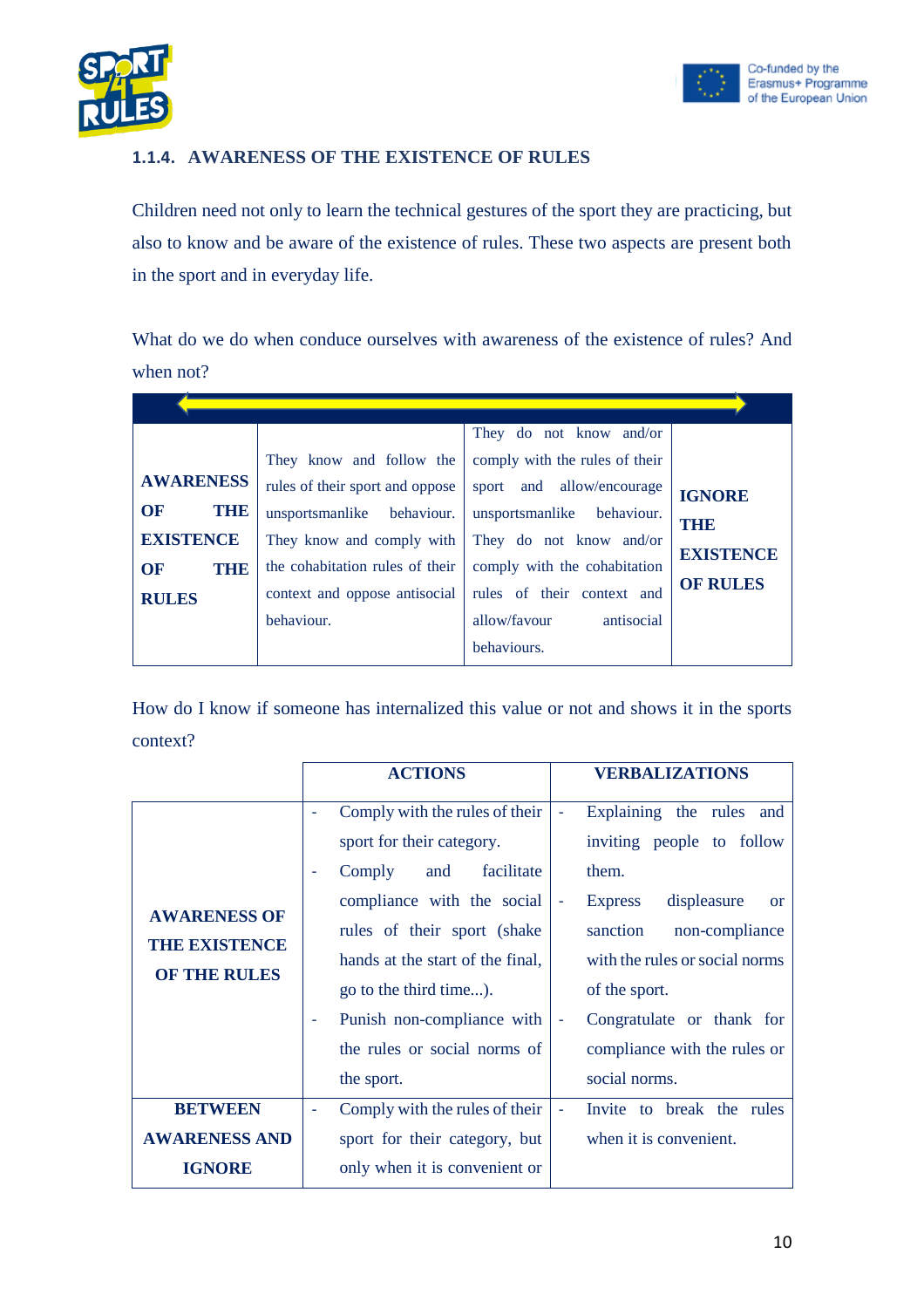



|                     | when they feel they are being    |                | Warn of a non-supervisory     |
|---------------------|----------------------------------|----------------|-------------------------------|
|                     | watched.                         |                | situation for not complying   |
|                     | facilitate<br>Comply<br>and      |                | with the rules.               |
|                     | compliance with the social       |                |                               |
|                     | rules of their sport only when   |                |                               |
|                     | the situation is favorable.      |                |                               |
|                     | Not complying with the rules     | ٠              | Inviting to break the rules.  |
|                     | of their sport for their         | $\blacksquare$ | Insulting or belittling those |
|                     | category.                        |                | who comply with the rules or  |
| <b>IGNORE THE</b>   | Not complying with and/or        |                | social norms.                 |
| <b>EXISTENCE OF</b> | making it difficult to comply    |                |                               |
| <b>RULES</b>        | with the social rules of their   |                |                               |
|                     | sport (shaking hands at the      |                |                               |
|                     | start of the final, going to the |                |                               |
|                     | third period).                   |                |                               |
|                     |                                  |                |                               |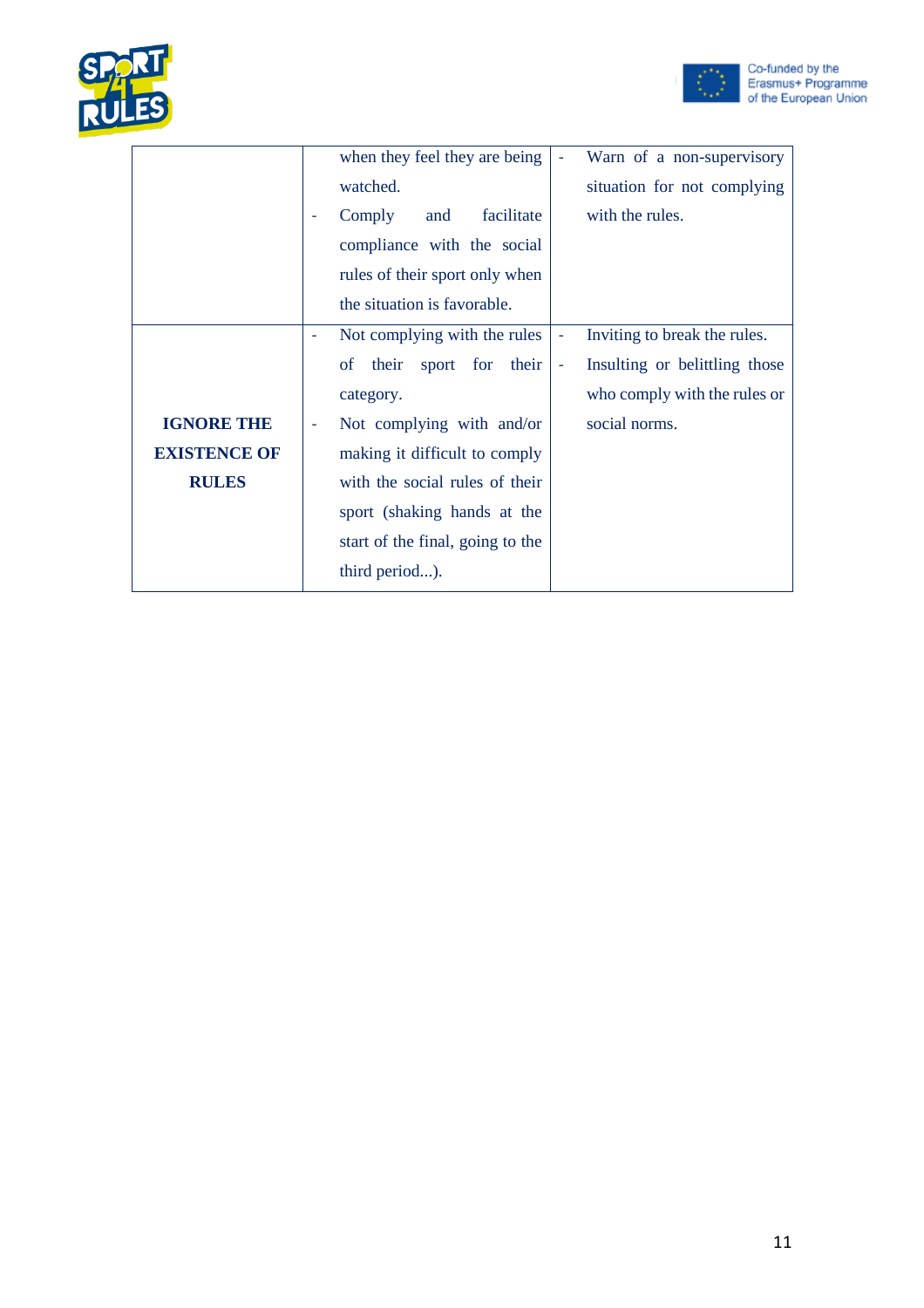

#### <span id="page-11-0"></span>**1.1.5. UNDERSTANDING**

The figure of the referee is often criticized, without knowledge of the facts or valid reasons. Making the figure of the referee known in more depth, showing his most human part, the commitment and dedication that lead to his professional growth, understanding could be the first step towards the elimination of many prejudices, which have always been linked to this role.

| <b>UNDERSTANDING</b> | They are able to<br>identify<br>different<br>factors (personal and<br>contextual) that affect<br>the referee's decision<br>making:<br>fatigue,<br>from the<br>distance<br>situation,<br>game<br>etcetera. They show<br>interest and empathy<br>with him/her. | They are unaware<br>of<br>and/or<br>deliberately ignore<br>factors<br>that<br>the<br>affect<br>refereeing<br>decision making.<br>They dehumanize<br>referee<br>by<br>the<br>ignoring<br>from<br>him/her everything<br>that is not related to<br>the game. | <b>MISUNDERSTANDING</b> |
|----------------------|--------------------------------------------------------------------------------------------------------------------------------------------------------------------------------------------------------------------------------------------------------------|-----------------------------------------------------------------------------------------------------------------------------------------------------------------------------------------------------------------------------------------------------------|-------------------------|

What do we do when conduce ourselves with understanding? And when not?

|                      | <b>ACTIONS</b>                                         | <b>VERBALIZATIONS</b>              |
|----------------------|--------------------------------------------------------|------------------------------------|
|                      | Provide the referee with                               | Greet and say goodbye to the<br>÷  |
|                      | time and space to do his                               | referee. Thank the referee for     |
|                      | or her job.                                            | his/her work.                      |
|                      | Include the referee in the<br>$\overline{\phantom{a}}$ | Encourage the referee in<br>٠      |
| <b>UNDERSTANDING</b> | program/social situations                              | complex                            |
|                      | around the game.                                       | competitions/situations.           |
|                      |                                                        | reasons/situations<br>Explain<br>- |
|                      |                                                        | that may affect the referee's      |
|                      |                                                        | performance.                       |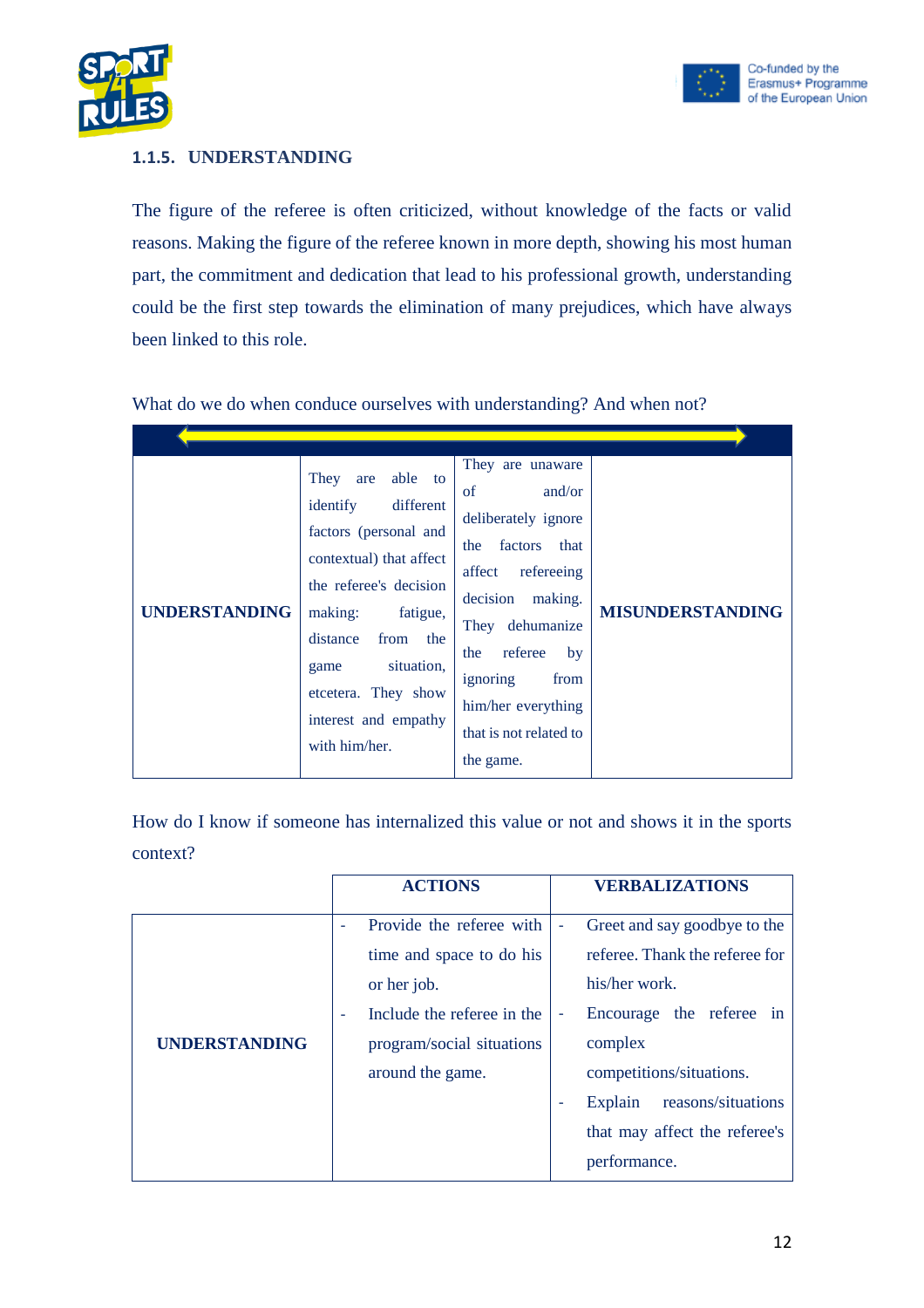



|                         |                                                                                                                                                                                                | Greet and say goodbye to the                                                                                                                                                                     |
|-------------------------|------------------------------------------------------------------------------------------------------------------------------------------------------------------------------------------------|--------------------------------------------------------------------------------------------------------------------------------------------------------------------------------------------------|
| <b>BETWEEN</b>          | Include the referee in the<br>÷,                                                                                                                                                               | referee<br>in<br>some                                                                                                                                                                            |
| <b>UNDERSTANDING</b>    | program/social situations                                                                                                                                                                      | circumstances yes and no in                                                                                                                                                                      |
| <b>AND</b>              | around the game only on                                                                                                                                                                        | others, or only when the                                                                                                                                                                         |
| <b>MISUNDERSTANDING</b> | some occasions.                                                                                                                                                                                | referee explicitly addresses                                                                                                                                                                     |
|                         |                                                                                                                                                                                                | us.                                                                                                                                                                                              |
| <b>MISUNDERSTANDING</b> | Turn your back on the<br>referee<br>upon<br>arrival/departure.<br>Exclude the referee from<br>$\overline{\phantom{a}}$<br>program/social<br>the<br><i>situations</i><br>around<br>the<br>game. | Do not greet or say goodbye<br>to the referee.<br><b>Explaining</b><br>personal<br>characteristics of the referee<br><sub>of</sub><br>cause<br>poor<br><b>as</b><br>a<br>performance on his part |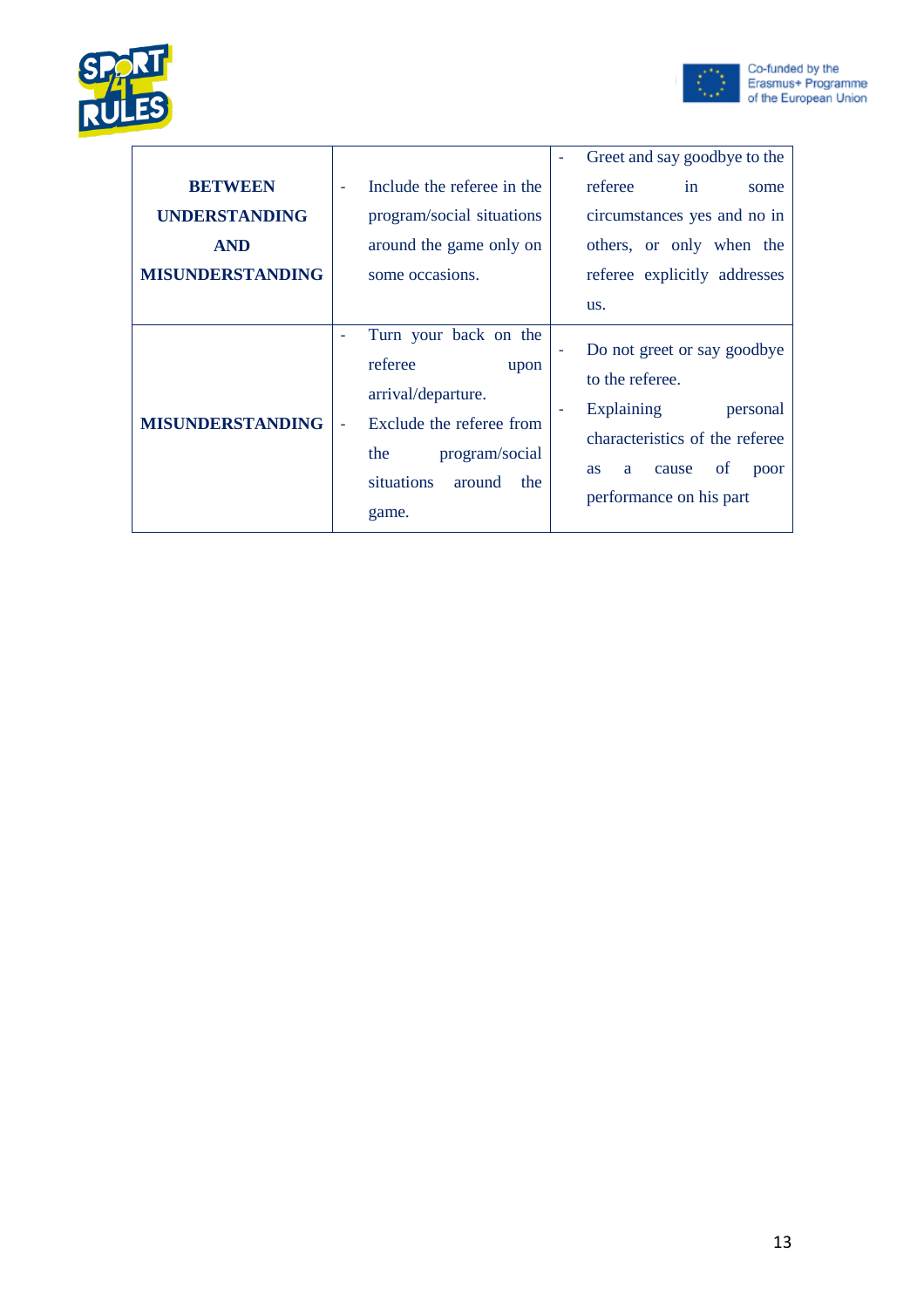



#### <span id="page-13-0"></span>**1.1.6. RESPECT FOR THE REFEREE ROLE**

This chapter aims to raise awareness among new generations of sports education, respect not only for the rules and for the opponent but also and above all for the referee.

What do we do when conduce ourselves with respect? And when not?

|                |                                      | Claim that the referee hinders    |                  |
|----------------|--------------------------------------|-----------------------------------|------------------|
|                | They understand that without the     | the game rather than helps.       |                  |
|                | referee, the game is not possible.   | They realize that the referee has |                  |
|                | They realize that the referee made   | made a mistake and attribute it   |                  |
|                | a mistake, understand that it is     | to the characteristics of the     |                  |
| <b>RESPECT</b> | normal throughout a competition,     | person judging, considering the   | <b>DISREGARD</b> |
|                | and attribute it to circumstances of | mistake a personal offense,       |                  |
|                | the situation.                       | insulting or acting violently     |                  |
|                |                                      | against the referee               |                  |
|                |                                      |                                   |                  |

|                                                          | <b>ACTIONS</b>                                                                                                                                                                                                                                       | <b>VERBALIZATIONS</b>                                                                                                                                                                                                                                                                                   |
|----------------------------------------------------------|------------------------------------------------------------------------------------------------------------------------------------------------------------------------------------------------------------------------------------------------------|---------------------------------------------------------------------------------------------------------------------------------------------------------------------------------------------------------------------------------------------------------------------------------------------------------|
| <b>RESPECT FOR</b><br>THE REFEREE<br><b>ROLE</b>         | referee's<br>the<br>Attend<br>to<br>explanations and/or requests.<br>Support the referee's work as<br>much as possible (space to<br>watch, water if it is hot).<br>referee's<br>the<br>Accept<br>decisions, even when you do<br>not agree with them. | Ask<br>about<br>the<br>referee's<br>decision making when you<br>don't understand.<br>When faced with clashes,<br>blows, disagreements, etc.,<br>ask for the welfare of the<br>referee.<br>referee's<br>Reward<br>the<br>$\overline{\phantom{0}}$<br>execution/decision<br>making<br>when it is correct. |
| <b>BETWEEN</b><br><b>RESPECT AND</b><br><b>DISREGARD</b> | referee's<br><b>Disregard</b><br>the<br>$\overline{\phantom{a}}$<br>decisions/explanations in the<br>middle of their development.                                                                                                                    | Ask the referee for changes<br>٠<br>his/her<br>refereeing<br>in<br>decision.                                                                                                                                                                                                                            |
|                                                          |                                                                                                                                                                                                                                                      |                                                                                                                                                                                                                                                                                                         |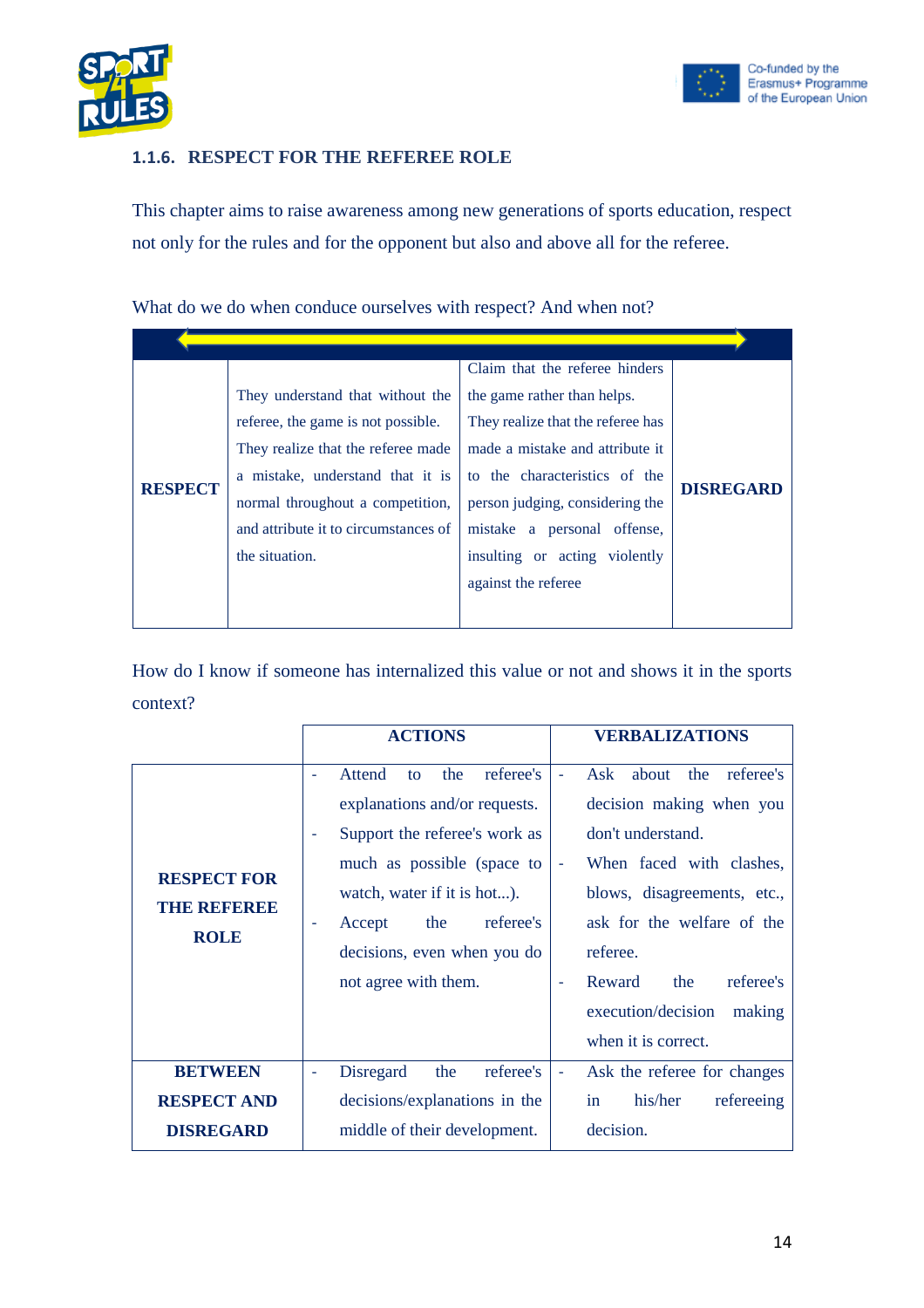



|                      |    | Showing<br>of<br>gestures      |                          | Accusing the referee<br>of                |
|----------------------|----|--------------------------------|--------------------------|-------------------------------------------|
|                      |    | disagreement with refereeing   |                          | making biased decisions in                |
|                      |    | decisions.                     |                          | ambiguous situations.                     |
|                      |    |                                |                          | Verbally pressuring<br>the                |
|                      |    |                                |                          | referee in a situation that is            |
|                      |    |                                |                          | interpreted as decisive.                  |
|                      | ÷, | Making gestures of contempt    | $\equiv$                 | Criticizing<br>the<br>referee's           |
|                      |    | in the face of refereeing      |                          | decision making.                          |
|                      |    | decisions.                     |                          | When faced with clashes,                  |
|                      |    | Hindering the referee's work   |                          | blows, disagreements, etc.,               |
|                      |    | <i>(impeding)</i><br>movement, |                          | reproach the referee.                     |
| <b>DISREGARD FOR</b> |    | refusing access, etc.).        |                          | Insulting the referee.                    |
| THE REFERE           |    | Physically<br>attacking<br>the | $\overline{\phantom{a}}$ | referee<br>the<br>Accuse<br><sub>of</sub> |
| <b>ROLE</b>          |    | referee.                       |                          | negatively<br>affecting<br>the            |
|                      |    | Putting pressure<br>the<br>on  |                          | development of the game.                  |
|                      |    | referee<br>complex<br>in       |                          | Verbally<br>pressuring<br>the             |
|                      |    | competitions/situations        |                          | referee<br>in<br>complex                  |
|                      |    | (narrowing the interpersonal   |                          | competitions/situations                   |
|                      |    | making<br>pressing<br>space,   |                          | (urging to decide, raising the            |
|                      |    | gestures).                     |                          | voice).                                   |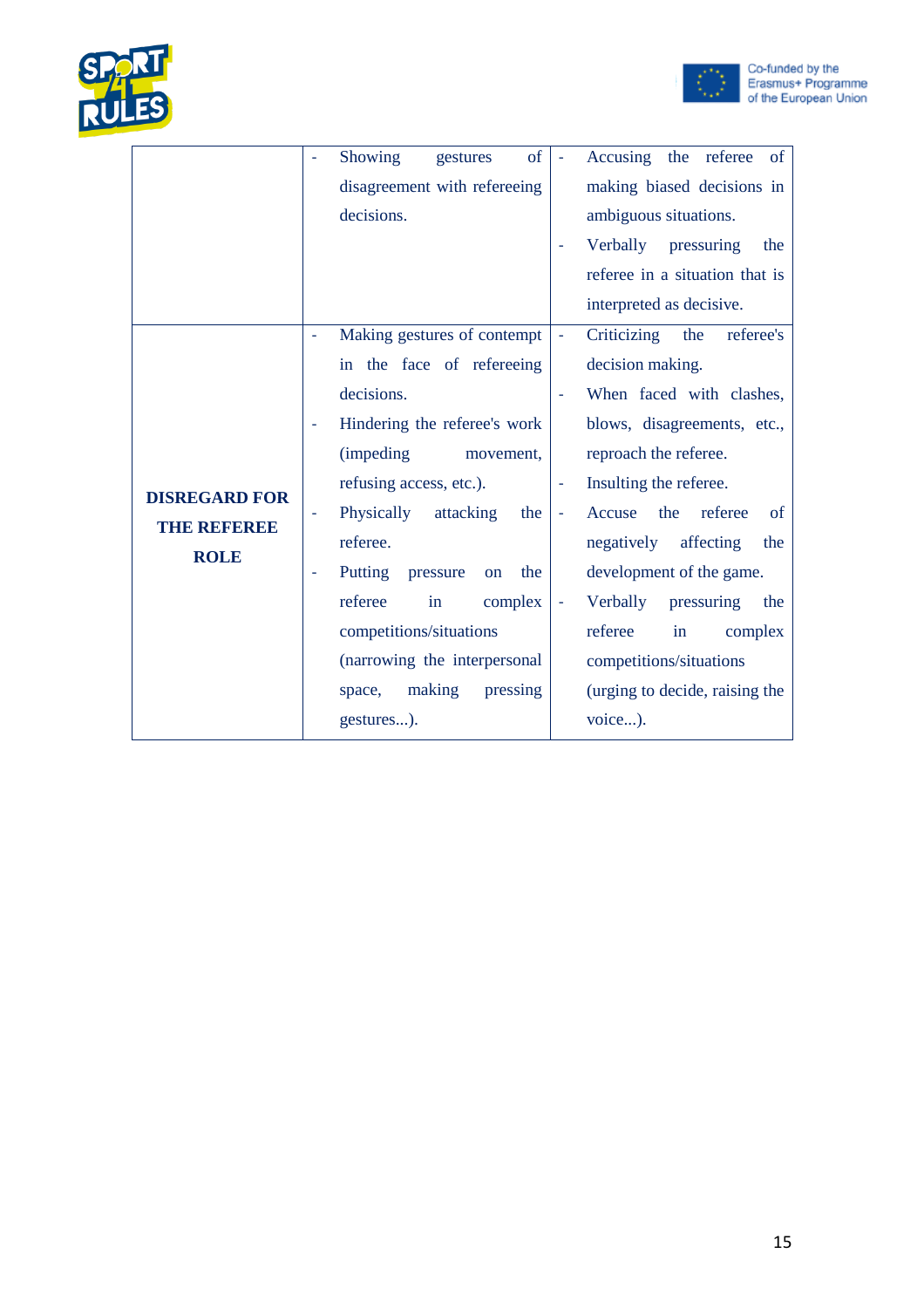



#### <span id="page-15-0"></span>**1.1.7. TOLERANCE**

Learning to understand and accept own mistakes in sports is the first step to accept even mistakes committed by the referee figure. A player can make a mistake in the execution of a technical gesture just as a referee can make a mistake in making a decision during a match.

What do we do when conduce ourselves with tolerance? And when not?

|                  |                             | They<br>their<br>deny<br>own                                 |                    |
|------------------|-----------------------------|--------------------------------------------------------------|--------------------|
|                  | They identify their own and | mistakes and/or<br>punish                                    |                    |
| <b>TOLERANCE</b> | others' mistakes. They work | others' mistakes.<br>They                                    |                    |
|                  |                             | on them as part of the criticize the error believing         | <b>INTOLERANCE</b> |
|                  |                             | learning process. They try $\vert$ that it is the end of the |                    |
|                  | again and seek help to fix  | performance. They<br>avoid                                   |                    |
|                  | them.                       | trying again and reject help                                 |                    |
|                  |                             | to solve it.                                                 |                    |

|                  | <b>ACTIONS</b>                            | <b>VERBALIZATIONS</b>                                   |
|------------------|-------------------------------------------|---------------------------------------------------------|
|                  | <b>Identify</b><br>and<br>(own)<br>errors | Explain mistakes (own and<br>۰                          |
|                  | others) and try again/help to try         | others) and propose/request                             |
|                  | again.                                    | solution strategies.                                    |
|                  | Analyze the origin of the                 | Give feedback to colleagues<br>$\overline{\phantom{a}}$ |
|                  | errors.                                   | to help them improve.                                   |
|                  | Seek/implement<br>successive<br>٠         | Reward successes (own and<br>۰                          |
| <b>TOLERANCE</b> | approximations<br>proper<br>to            | others)<br>and<br>encourage                             |
|                  | execution.                                | mistakes.                                               |
|                  |                                           | Explain improvements with                               |
|                  |                                           | previous<br>respect<br>to                               |
|                  |                                           | performances (regardless of                             |
|                  |                                           | whether they are perfect or                             |
|                  |                                           | not).                                                   |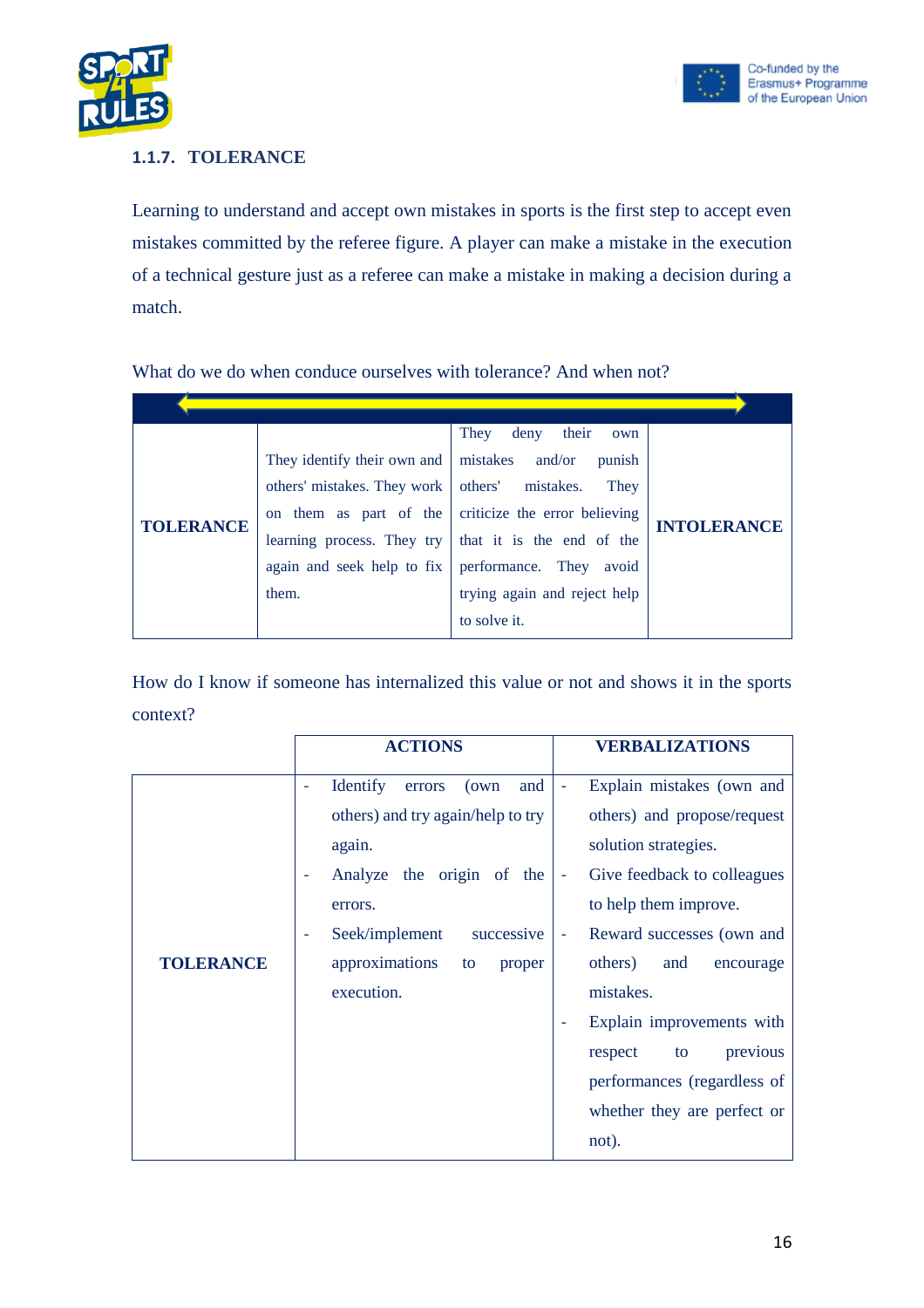



| <b>BETWEEN</b>     |   | of<br>commission<br>Explain mistakes (own and<br>the<br>Ignore   |
|--------------------|---|------------------------------------------------------------------|
| <b>TOLERANCE</b>   |   | others)<br>but<br>do<br>not<br>errors.                           |
| <b>AND</b>         | ٠ | solution<br>Trying to solve an error with<br>propose/request     |
| <b>INTOLERANCE</b> |   | strategies.<br>perfect execution.                                |
|                    |   | of<br>Pointing<br>Make<br>others<br>gestures<br>out<br><b>as</b> |
|                    |   | anger/harassment/hopelessness<br>responsible for one's own       |
|                    |   | in the face of errors.<br>mistakes.                              |
|                    |   | Punish the commission of<br>After an error, not trying again     |
| <b>INTOLERANCE</b> |   | or not letting others try.<br>errors.                            |
|                    |   | Explaining the negative and                                      |
|                    |   | irresolvable consequences of                                     |
|                    |   | the error.                                                       |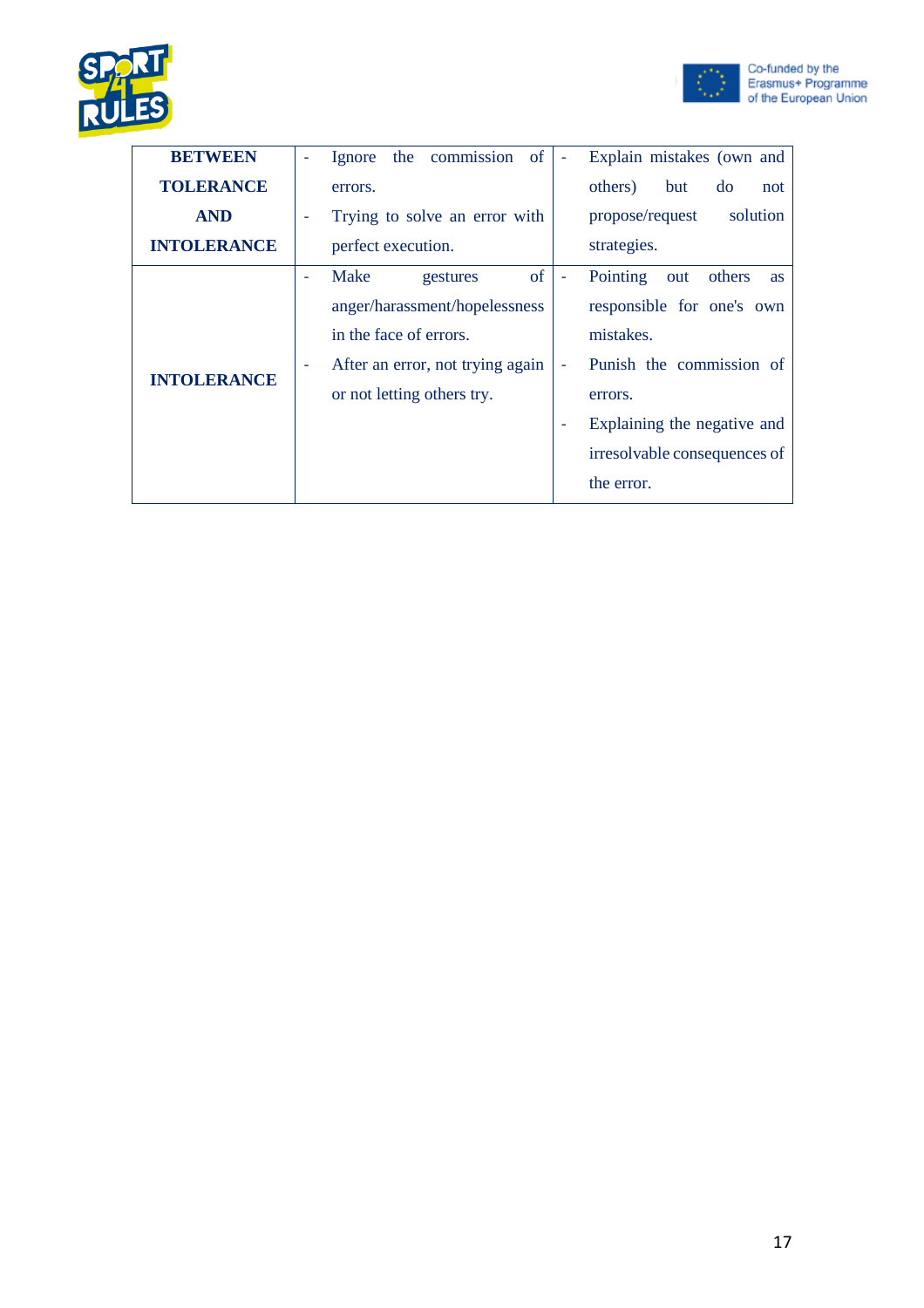



#### <span id="page-17-0"></span>**1.2. Video template design**

In order to develop the work with these values and anti-values, we request your collaboration for the creation of audiovisual material. We propose a video per member to exemplify each of the values.

We propose technical characteristics and recording requirements that ensure the homogeneity of the final result in the project.

The template should be as shown in the next figure:



It is available at:

[https://uses0-](https://uses0-my.sharepoint.com/:p:/g/personal/rociobohorquez_us_es/ERku1rn68X5HlrvJnHuShAsBhsSHrCLdwbUWnVMP1PL_Jw?e=ZOdf3M)

[my.sharepoint.com/:p:/g/personal/rociobohorquez\\_us\\_es/ERku1rn68X5HlrvJnHuShAs](https://uses0-my.sharepoint.com/:p:/g/personal/rociobohorquez_us_es/ERku1rn68X5HlrvJnHuShAsBhsSHrCLdwbUWnVMP1PL_Jw?e=ZOdf3M) [BhsSHrCLdwbUWnVMP1PL\\_Jw?e=ZOdf3M](https://uses0-my.sharepoint.com/:p:/g/personal/rociobohorquez_us_es/ERku1rn68X5HlrvJnHuShAsBhsSHrCLdwbUWnVMP1PL_Jw?e=ZOdf3M)

#### <span id="page-17-1"></span>**1.2.1. FEATURES**

- 2. The recording will be made in horizontal position.
- 3. Unified wardrobe of the models.
- 4. Maximum duration: 40" (20 seconds for the value and 20 seconds for the countervalue).
- 5. Resolution: FullHD 1080P.
- 6. Color.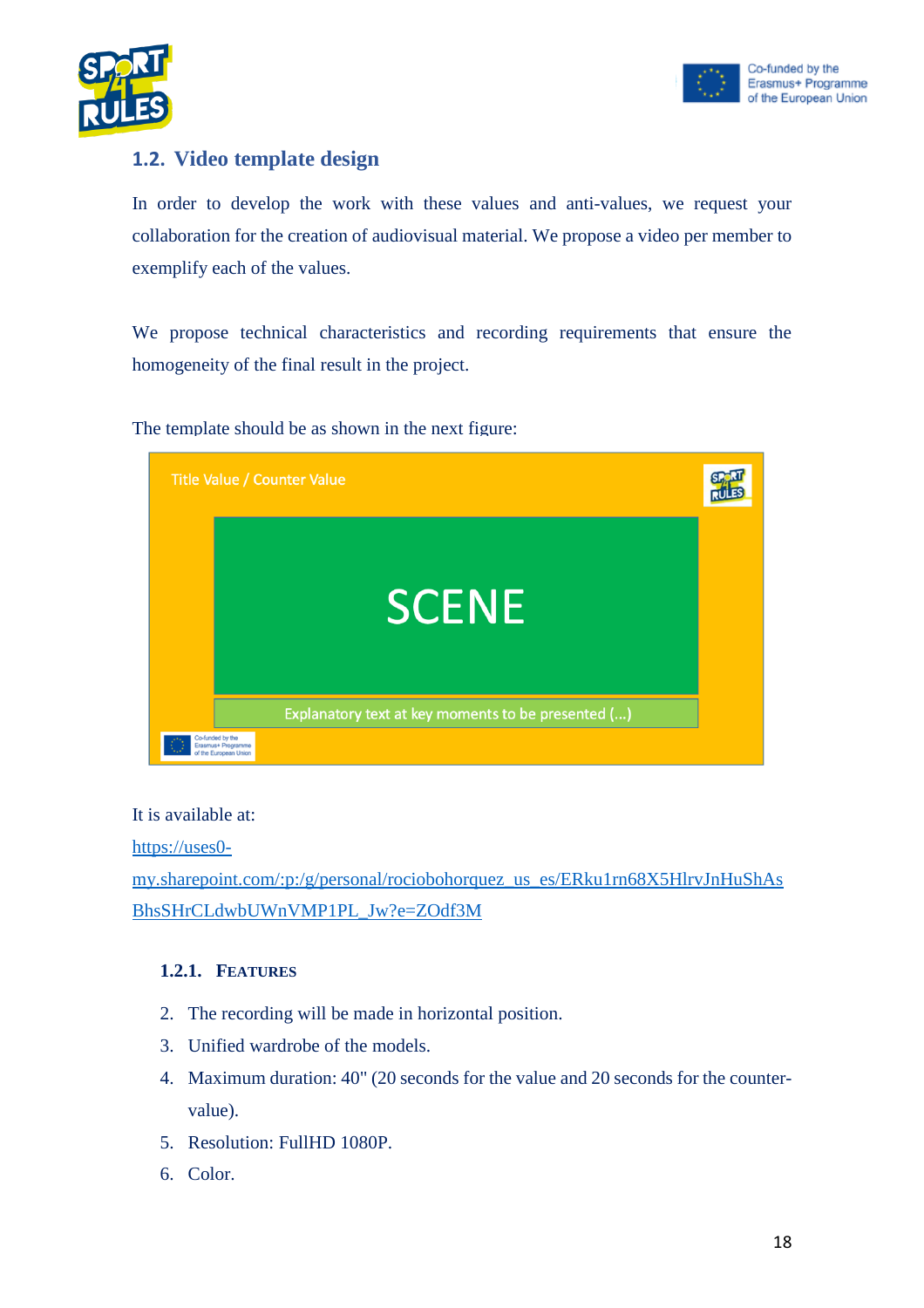



- 7. Stereo Sound.
- 8. Language: English audio and subtitles.
- 9. The explanatory text of the scene may be in photo-fixed, pause mode (sequences-Explanation [paused]-sequences).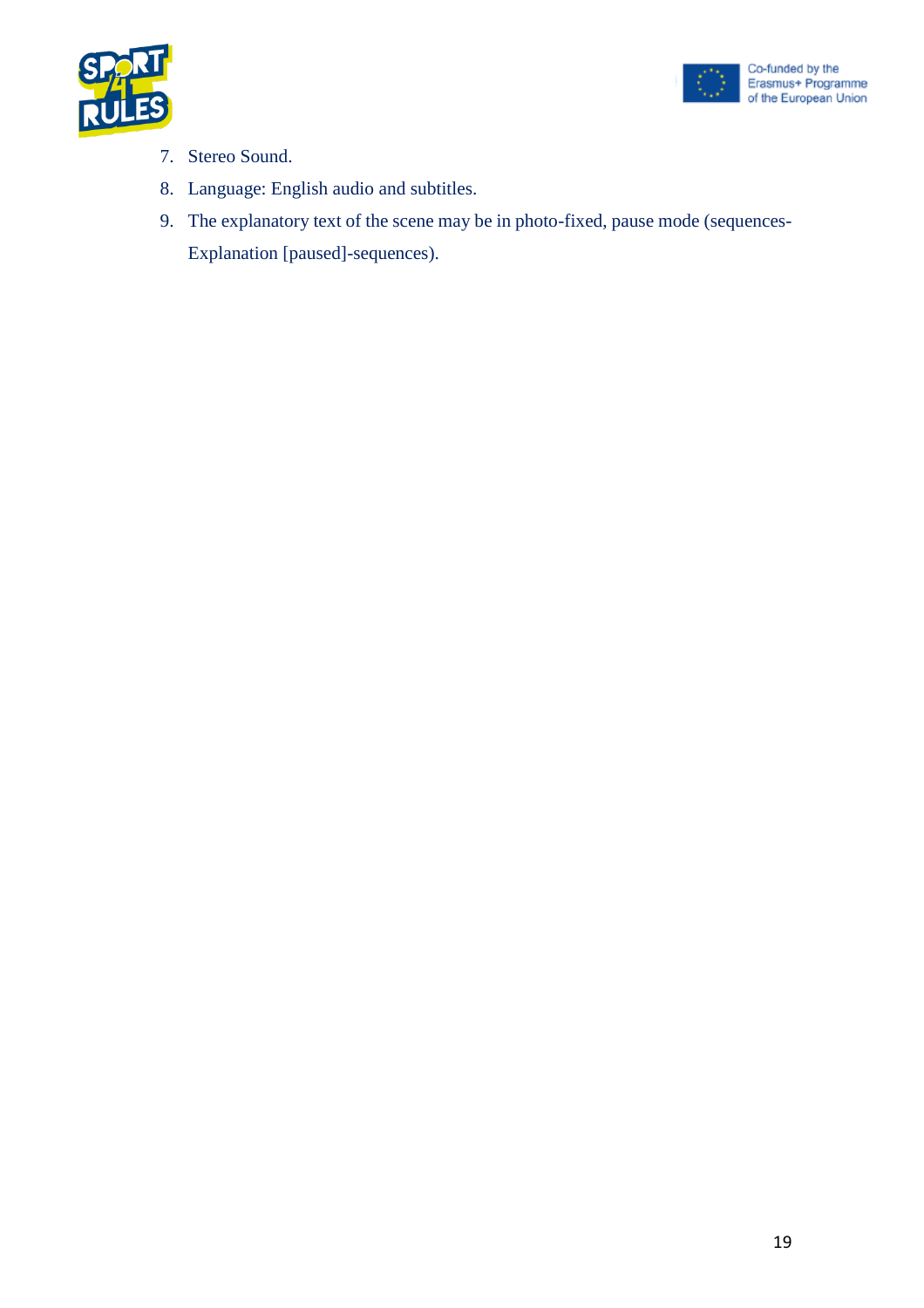



# <span id="page-19-0"></span>**2. General cross-cutting activities and resources**

For each value, we propose an example activity below to show possible ways of working.

## *LOYALTY AND EMPATHY*

#### **THE LIFEBOAT**

We must make groups of 10 students who will stay together all the time. Next to them, we will draw a boat on continuous paper with 9 places to travel. We will explain to them that they are adrift at sea and they have to save themselves by getting into the lifeboat.

The children will have to decide who will be saved and which person will be left out within the stipulated time. They must give reasons and motives explaining on what basis they want to save themselves. If at the end of the time they have not reached an agreement, they will all sink.

Afterwards, we will talk with them and reflect on the decisions that have been made.

• Retrieved from: [https://www.parabebes.com/actividades-para-trabajar-valores-en](https://www.parabebes.com/actividades-para-trabajar-valores-en-primaria-4833.html)[primaria-4833.html](https://www.parabebes.com/actividades-para-trabajar-valores-en-primaria-4833.html)

*TOLERANCE AND EMPATHY*

#### **VIDEOFORUM. THE ROPE**

In this case we will work with the video "The rope". Viewing of the video and sharing of opinions, feelings and emotions of all participants under the supervision of the adult.

• [https://www.youtube.com/watch?v=4INwx\\_tmTKw&t=66s](https://www.youtube.com/watch?v=4INwx_tmTKw&t=66s)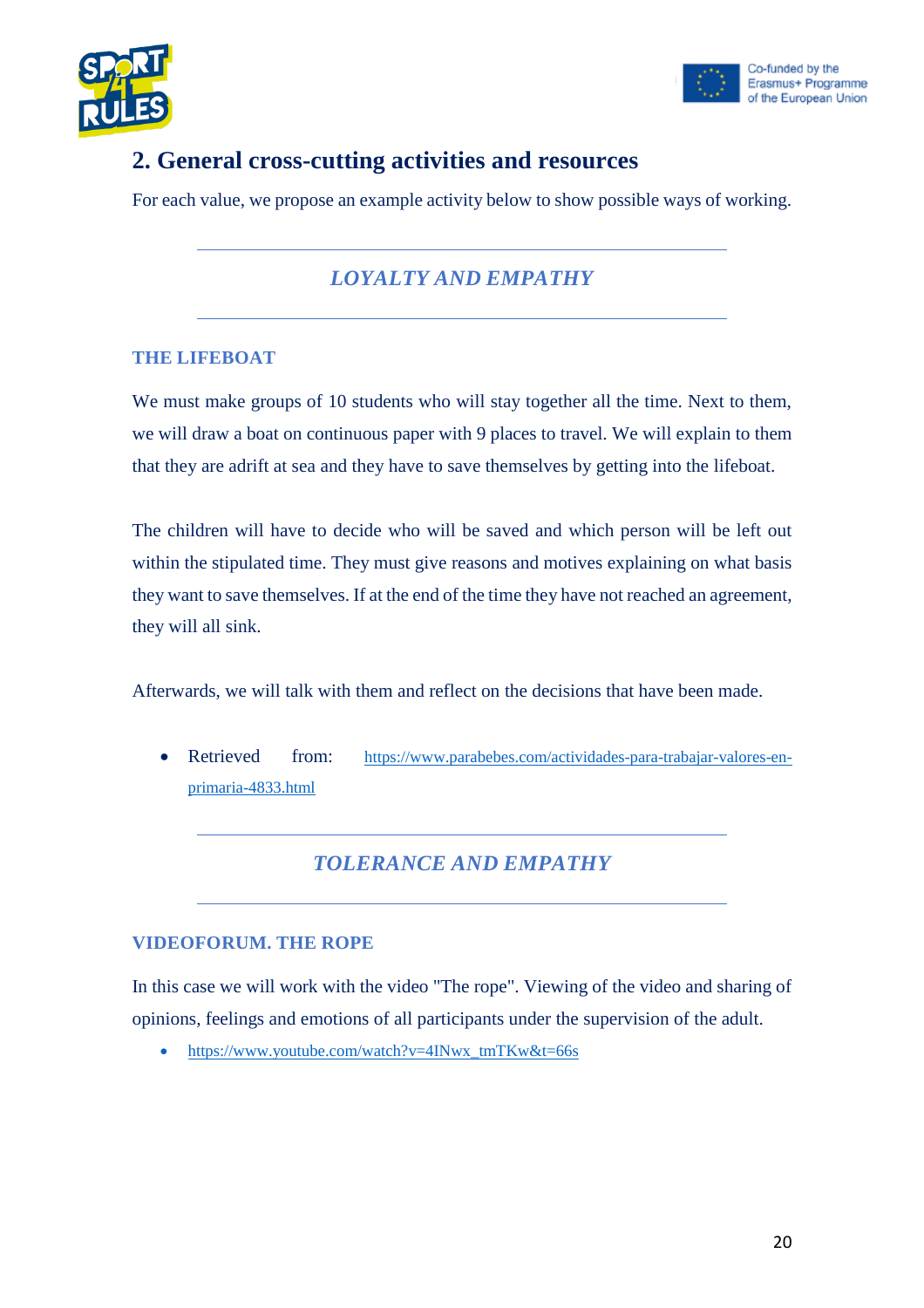



#### **SLOGAN**

The teacher will assign a behavior typical of a player of a sport that is tolerant and another intolerant with his teammate / opponent. From there the large group will invent a SLOGAN to be known by all. They start playing a reduced game situation of the sport modality they want to work on. When a player recognizes a tolerance conduct, he/she says out loud the slogan.

### *EDUCATION (GOOD MANNERS)*

#### **THE CRAZY STORY.**

Cloth dolls are made to represent two teams facing each other, as well as a playing field, and the referee himself will also appear, made for the occasion. The idea is to radiate a crazy game in which everything is good manners. For example:

- Excuse me Mr. goalkeeper would you mind stepping aside I would like to score a goal.
- Oops, the referee has blown the whistle, let's sit down and listen to him.

Each participant assumes the role of one or more participants.

#### **THE CONTAGION**

The teacher will read a paragraph focused on the behaviors related to the value of education in a sport modality, giving examples of well-known and high performance players of that modality. At the end of the paragraph, the students have to express this situation through movement, as if they had been infected by the teacher's reading.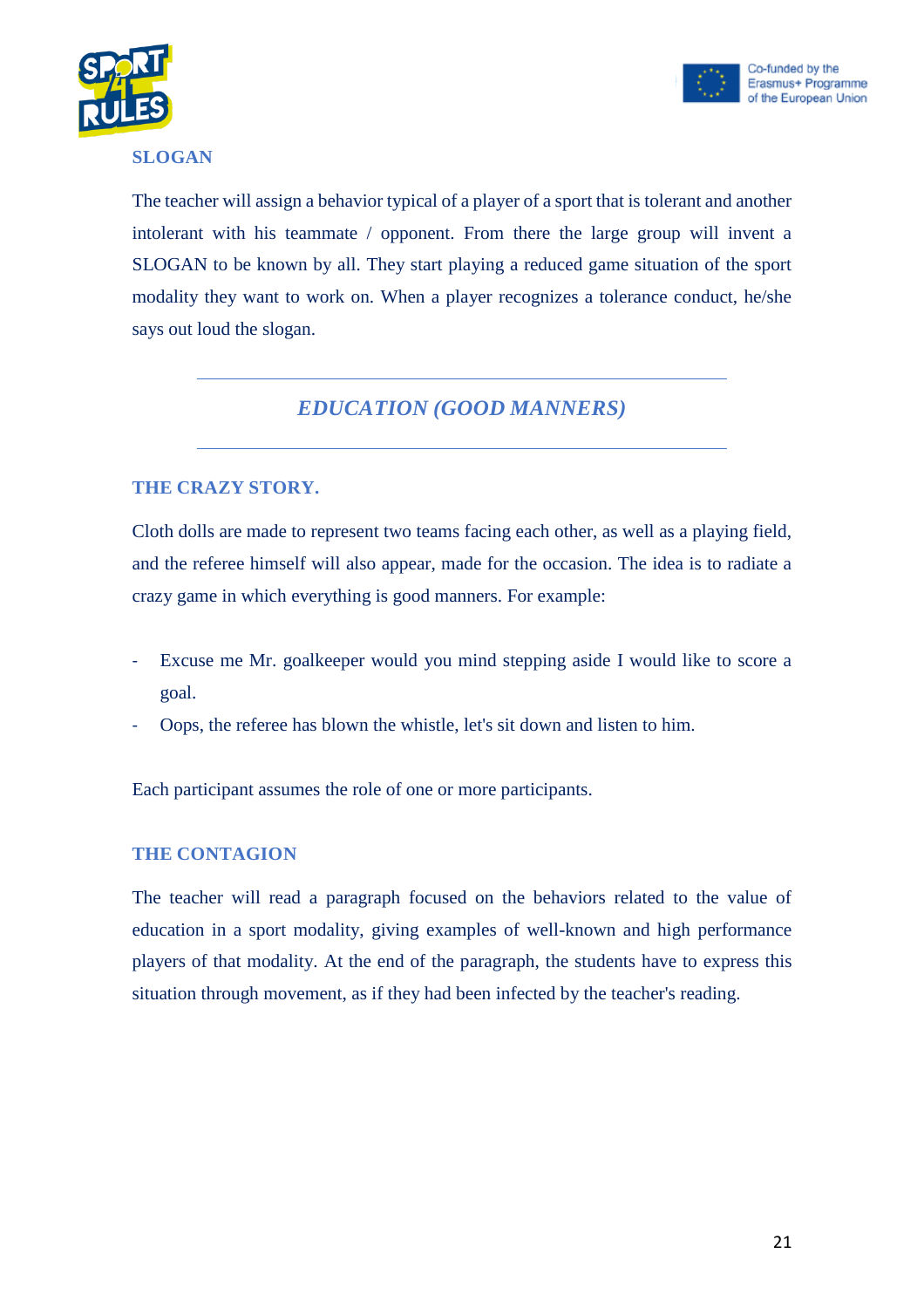



#### *COMMITMENT*

#### **THE MOTHER TREE**

It is explained to the team, that this is like a tree and that all the people are necessary for the same and if one does not contribute the tree dies, that each one has to think of something that can contribute to the group as a commitment, for example, to be more cheerful, to pass the ball more..., these commitments will be stuck on a foam tree stuck on a cardboard using mini stickers that will be placed in the form of fruits of the tree in a representative place of the headquarters where the team meets. These commitments will be revised when necessary, or at the end of each session, or at the end of the week...

#### **THE CHAIN**

The teacher explains a situation related to the commitment of a player to his team, the sport, the sport institution,... The game is played as a chain. The teacher touches a student and the student starts the chain, expressing only with his body (without speaking) a behavior that reflects that value. The student will touch a partner who increases the intensity and so on.

#### *ACCEPTANCE OF MISTAKES*

#### **THE WINNER IS THE LOSER**

Select a topic to work on and make a test in the form of short questions. Select two players.

Explain the dynamics of the game: "This is a competition in which there are two players who will gradually form teams, I will ask a question to each of you, the one who gets it right, moves on to the next question, the one who does not get it right has the right to select a new member for his team and try to reach the correct answer".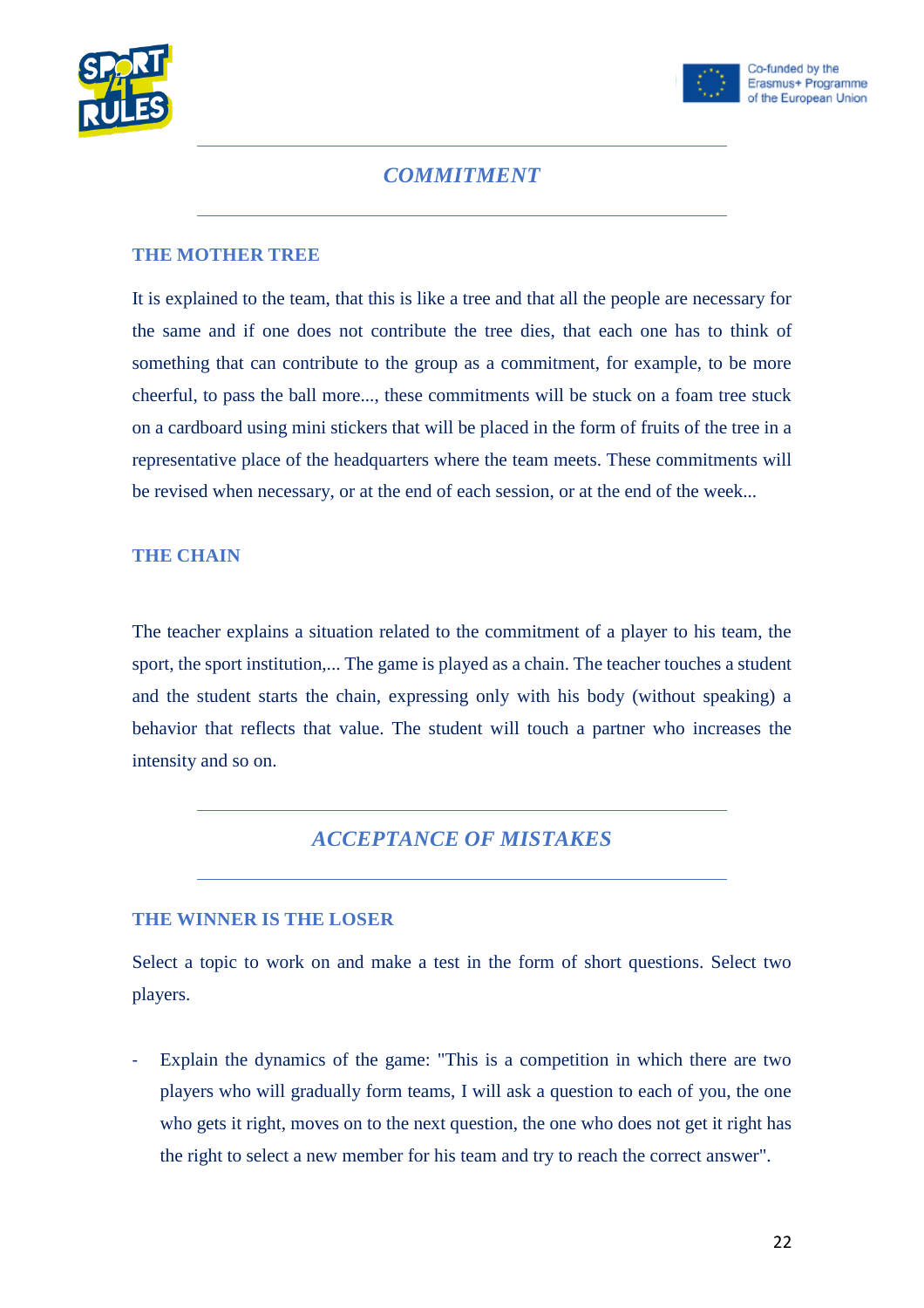



- This dynamic works exactly the opposite of what we are used to, i.e., the one who makes the most mistakes is more likely not to make mistakes in the future because he builds a group that can support him.
- It is a dynamic that helps us to understand that in order to learn we often have to make mistakes first and then come out "winners".
- We recommend that you then do a dynamic reflecting on the activity.
	- o Who had more members in your team?
	- o Who won?
	- o Why?

#### *RESPECT FOR AUTHORITY*

#### **EXCHANGE OF ROLES**

It is about role playing assuming the different roles taken to the extreme that occur during a match in teams of three, in which two are players of opposing teams and another is a referee, and the following situation is the promotion match, they are tied and in the last two minutes there is a foul. Every minute and with a whistle they change the role they play. At the end of three minutes, they reflect on the attitude of each player and the importance of the referee.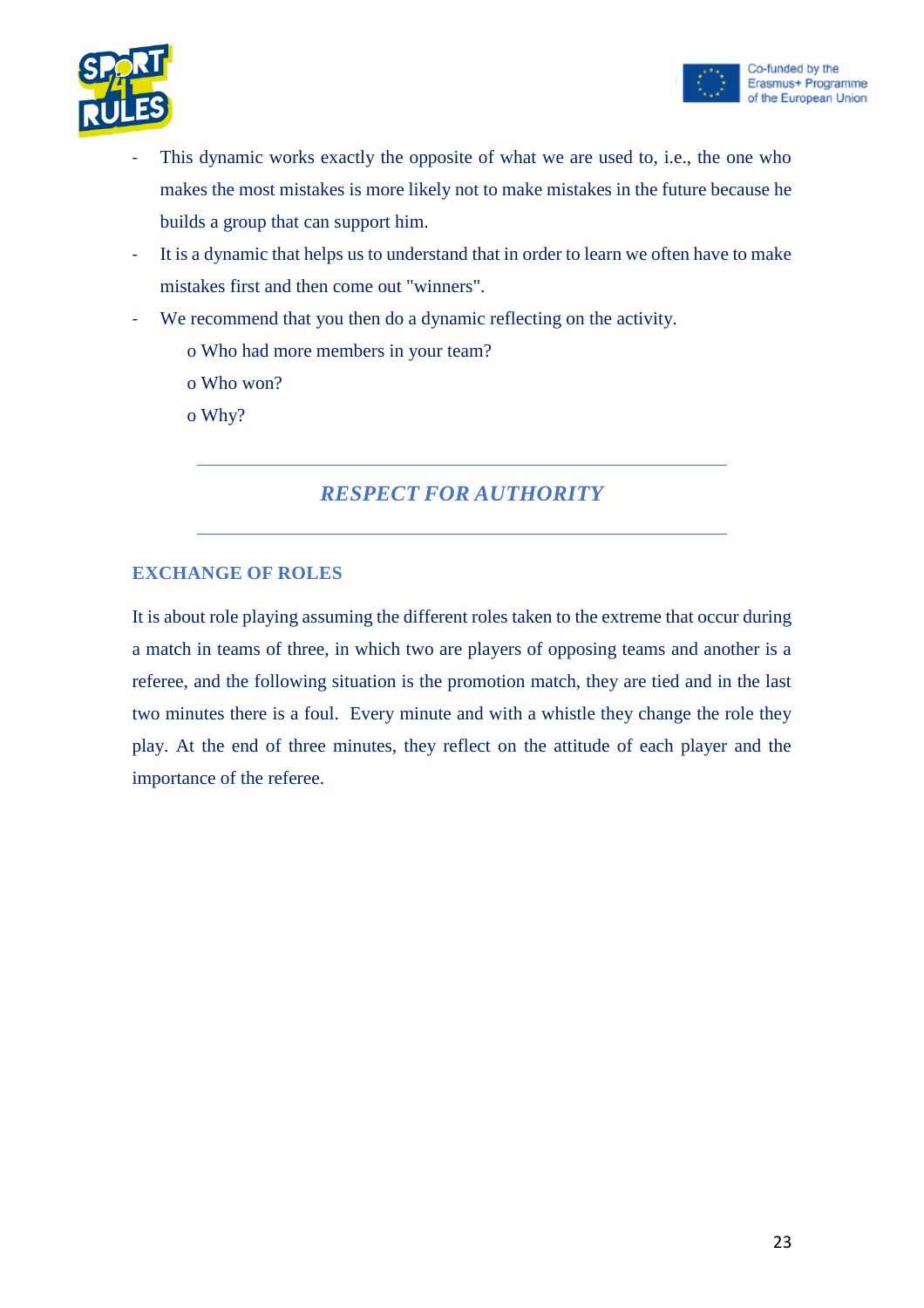



#### <span id="page-23-0"></span>**2.1. Session structure**

The session structure allows to organize the session, establishing both a starting and a finishing point for the participants during the session. It also helps to enhance personal and group reflection and participants' and teachers' evaluation.

The proposed session structure is based on Teaching Personal and Social Responsibility program (Hellison, 2011), and consists of: 1. Relational time; 2. Awareness talk; 3. Activity plan; 4. Group meeting; 5. Reflection time.

#### *RELATIONAL TIME*

Relational time refers to the welcoming moment of participants by the teacher. In this part of the session, teachers interact with their students to know how they are or how their day has been, in order to reinforce interpersonal relationships between them. This interaction can be carried out just by talking to the students or by any ice-breaker activity. This part of the session corresponds to a 3-5% of the whole time.

#### *AWARENESS TALK*

In this part, the teacher explains briefly what the goals of the session are, what they are going to do and what he/she expects of the students, asking questions to ensure the pupils have understood everything. This part of the session corresponds to a 4-5% of the whole time.

#### *ACTIVITY PLAN*

It is the main part of the session, where the sportive activities are put into practice. It is important when designing the session to integrate values teaching within sportive activities. This part of the session corresponds to an 80% of the whole time.

#### *GROUP MEETING*

The group meeting allows the participants to build their own learning from their lived experiences during the session. When the activity plan is finished, everyone gathers together and talk about what happened during the session, how they behaved, how they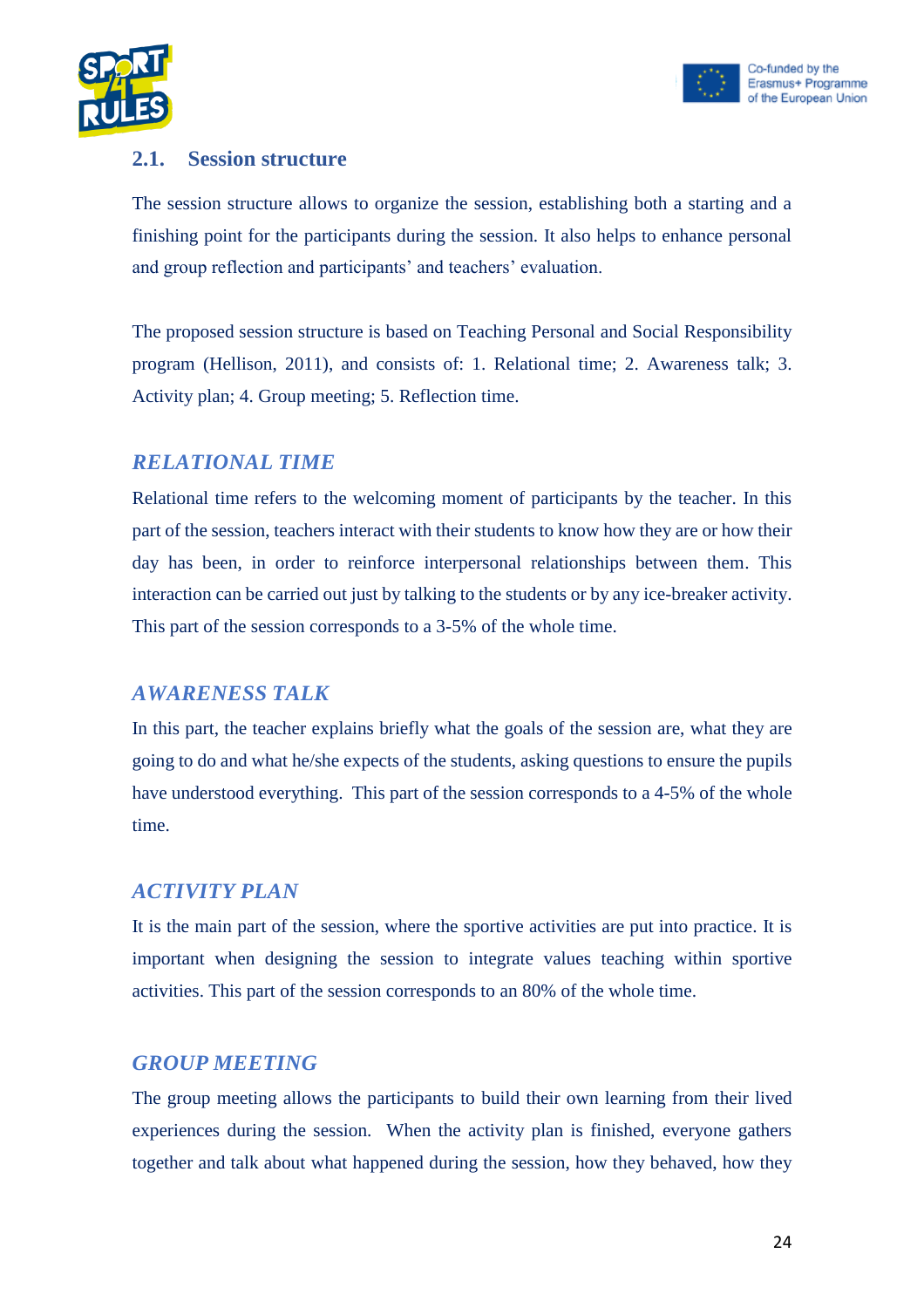



have solved the problems that arose during tasks and how they felt, expressing their opinion about the session itself. This part of the session corresponds to a 5-10% of the whole time.

#### *REFLECTION TIME*

The last part of the session is the reflection time, which is a continuation of the group meeting. It consists of a self-evaluation of the students, focused on how they think they behaved during the session, their participation and effort during the tasks, how they helped their peers... This self-reflection can be done through simple yes/no questions or more complex questions that require an argument or explanation about their behavior or performance. This part of the session corresponds to a 3-5% of the whole time.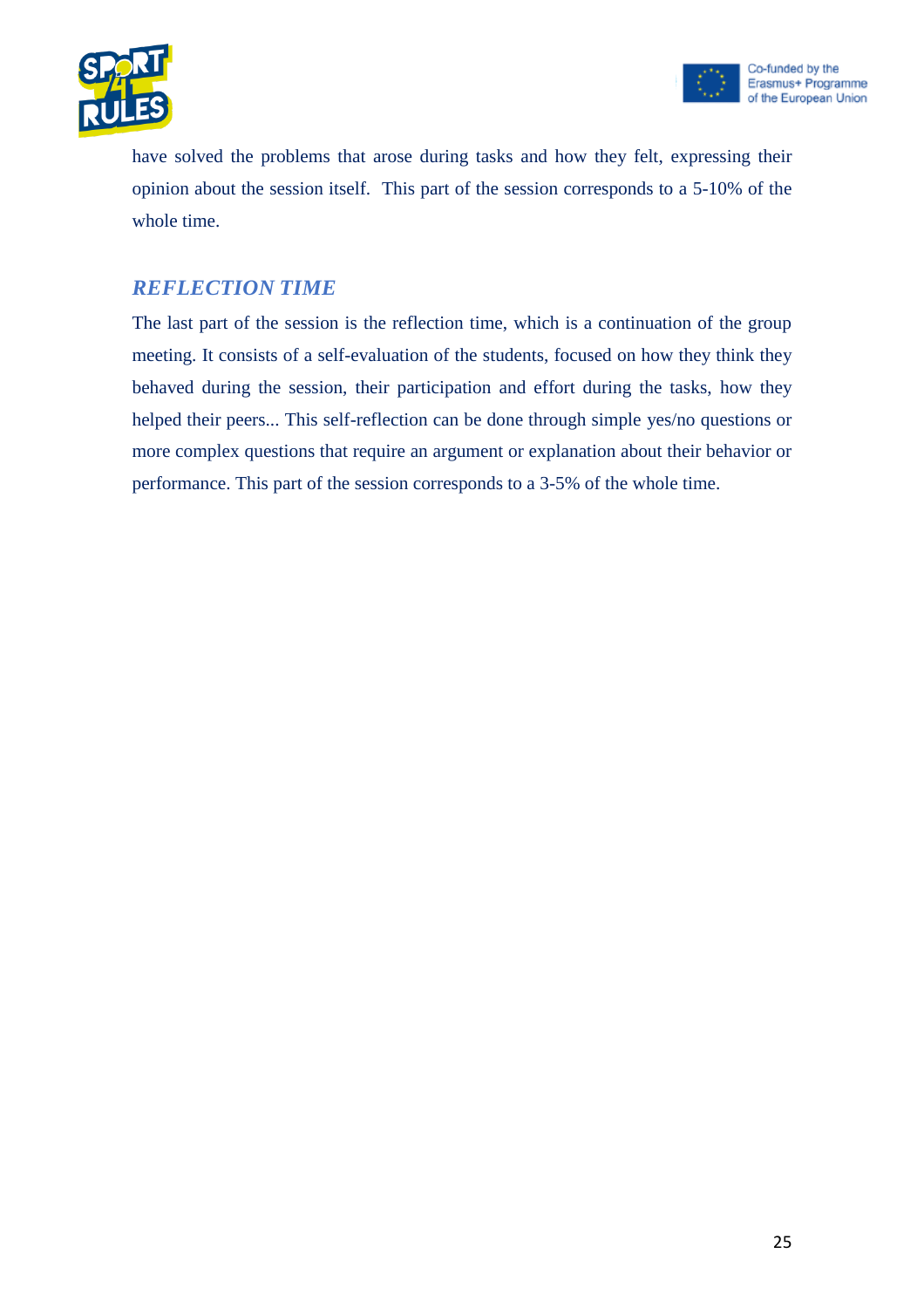



# <span id="page-25-0"></span>**3. Program assessment**

We propose two types of evaluation for the program, results and process ones.

#### <span id="page-25-1"></span>**3.1. Evaluation of results**

This evaluation will allow to know if the actions developed have generated a change in the values of those involved or not. We will use the scales of behaviours and verbalizations offered for each value in its three levels (value, in the process of reaching the value, anti-value) at two moments: before and after the intervention. It is recommended to carry out these observations in an ordinary competitive activity in which there is no external intervention in order to be able to evaluate what really happens naturally.

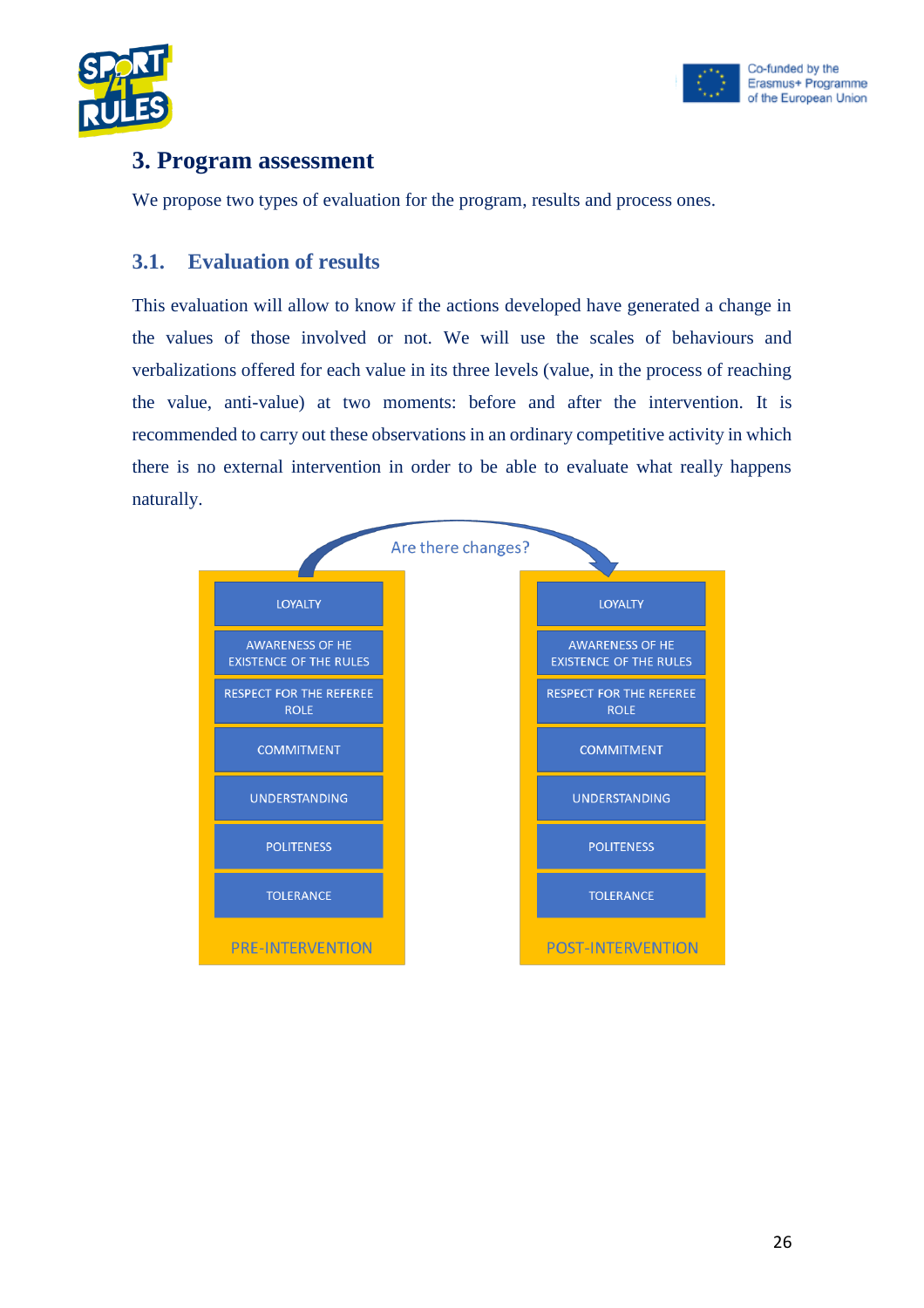



#### <span id="page-26-0"></span>**3.2. Process evaluation.**

This evaluation will allow obtaining information about how the intervention has been developed, in this way, it will be possible to improve it continuously. We propose two checklists to help you monitor the whole process and propose improvements when necessary. The first focuses on program design and implementation. The second will help analyze each session.

For the whole program:

|                                                   | Yes | <b>More</b> | N <sub>0</sub> | <b>Observations</b> |
|---------------------------------------------------|-----|-------------|----------------|---------------------|
|                                                   |     | or less     |                |                     |
| Specific sessions were designed for each value.   |     |             |                |                     |
| The Sport4rules value-antivalue definitions were  |     |             |                |                     |
| used in the design                                |     |             |                |                     |
| Activities were adapted to the size of the group. |     |             |                |                     |
| Activities were adapted to the age of the         |     |             |                |                     |
| participants.                                     |     |             |                |                     |
| The collaboration of all involved was ensured.    |     |             |                |                     |
| Significant adaptations to the program were       |     |             |                |                     |
| necessary as the program developed.               |     |             |                |                     |

For each session:

|                                                | <b>Yes</b> | <b>More</b> | N <sub>0</sub> | <b>Observations</b> |
|------------------------------------------------|------------|-------------|----------------|---------------------|
|                                                |            | or less     |                |                     |
| The objectives of the session were explained.  |            |             |                |                     |
| The complete activities were developed.        |            |             |                |                     |
| The activities were carried out as designed.   |            |             |                |                     |
| The scheduled time was used.                   |            |             |                |                     |
| All participants were included in the work     |            |             |                |                     |
| dynamics.                                      |            |             |                |                     |
| Final reflections were made on what happened   |            |             |                |                     |
| and its implications                           |            |             |                |                     |
| Significant adaptations to the session<br>were |            |             |                |                     |
| necessary as the program developed.            |            |             |                |                     |